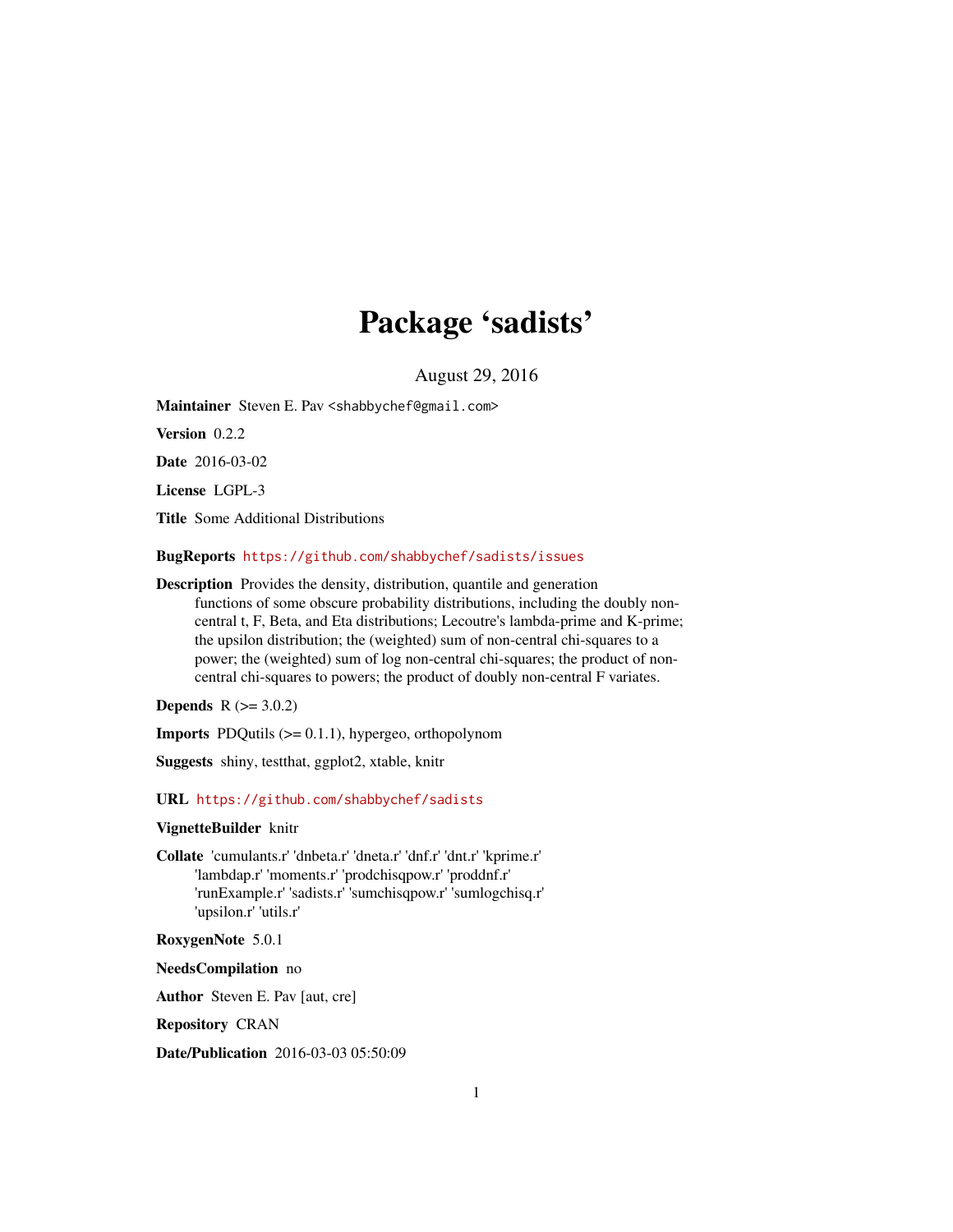## <span id="page-1-0"></span>R topics documented:

| Index |  |
|-------|--|
|       |  |
|       |  |
|       |  |
|       |  |
|       |  |
|       |  |
|       |  |
|       |  |
|       |  |
|       |  |
|       |  |
|       |  |
|       |  |
|       |  |

dnbeta *The doubly non-central Beta distribution.*

## <span id="page-1-1"></span>Description

Density, distribution function, quantile function and random generation for the doubly non-central Beta distribution.

## Usage

ddnbeta(x, df1, df2, ncp1, ncp2, log = FALSE, order.max=6) pdnbeta(q, df1, df2, ncp1, ncp2, lower.tail = TRUE, log.p = FALSE, order.max=6) qdnbeta(p, df1, df2, ncp1, ncp2, lower.tail = TRUE, log.p = FALSE, order.max=6) rdnbeta(n, df1, df2, ncp1, ncp2)

| x, q       | vector of quantiles.                                                                                                                                     |
|------------|----------------------------------------------------------------------------------------------------------------------------------------------------------|
| df1, df2   | the degrees of freedom for the numerator and denominator. We do <i>not</i> recycle<br>these versus the $x, q, p, n$ .                                    |
| ncp1, ncp2 | the non-centrality parameters for the numerator and denominator. We do <i>not</i><br>recycle these versus the $x, q, p, n$ .                             |
| log        | logical; if TRUE, densities f are given as $log(f)$ .                                                                                                    |
| order.max  | the order to use in the approximate density, distribution, and quantile computa-<br>tions, via the Gram-Charlier, Edeworth, or Cornish-Fisher expansion. |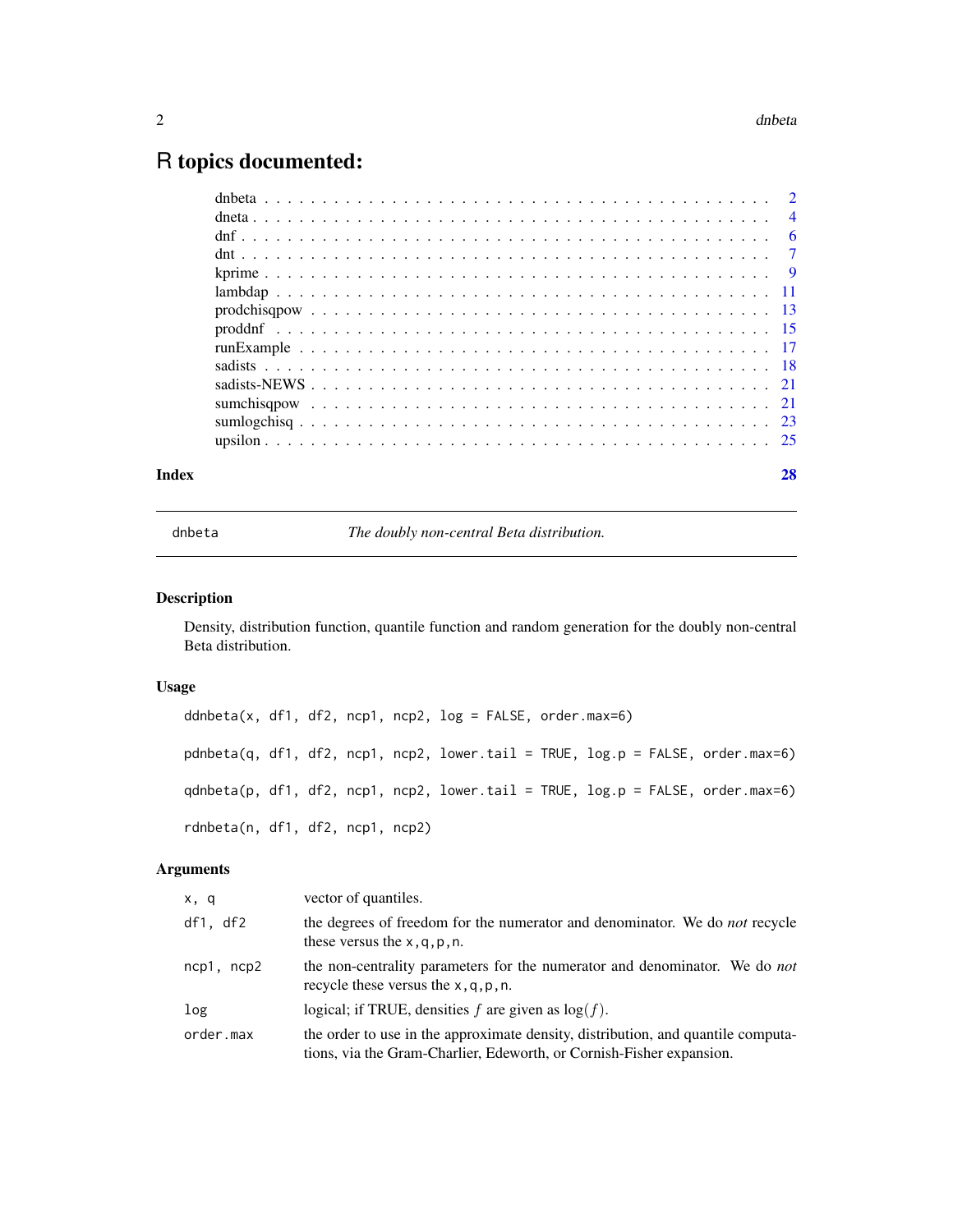<span id="page-2-0"></span>

|            | vector of probabilities.                                                             |
|------------|--------------------------------------------------------------------------------------|
|            | number of observations.                                                              |
| log.p      | logical; if TRUE, probabilities p are given as $log(p)$ .                            |
| lower.tail | logical; if TRUE (default), probabilities are $P[X \le x]$ , otherwise, $P[X > x]$ . |

Suppose  $x_i \sim \chi^2(\delta_i, \nu_i)$  be independent non-central chi-squares for  $i = 1, 2$ . Then

$$
Y = \frac{x_1}{x_1 + x_2}
$$

takes a doubly non-central Beta distribution with degrees of freedom  $\nu_1, \nu_2$  and non-centrality parameters  $\delta_1, \delta_2$ .

## Value

ddnbeta gives the density, pdnbeta gives the distribution function, qdnbeta gives the quantile function, and rdnbeta generates random deviates.

Invalid arguments will result in return value NaN with a warning.

### Note

The PDF, CDF, and quantile function are approximated, via the Edgeworth or Cornish Fisher approximations, which may not be terribly accurate in the tails of the distribution. You are warned.

The distribution parameters are *not* recycled with respect to the x, p, q or n parameters, for, respectively, the density, distribution, quantile and generation functions. This is for simplicity of implementation and performance. It is, however, in contrast to the usual R idiom for dpqr functions.

#### Author(s)

Steven E. Pav <shabbychef@gmail.com>

#### See Also

(doubly non-central) F distribution functions, [ddnf,](#page-5-1) [pdnf,](#page-5-1) [qdnf,](#page-5-1) [rdnf](#page-5-1).

## Examples

```
rv <- rdnbeta(500, df1=100,df2=500,ncp1=1.5,ncp2=12)
d1 <- ddnbeta(rv, df1=100,df2=500,ncp1=1.5,ncp2=12)
## Not run:
plot(rv,d1)
## End(Not run)
p1 <- ddnbeta(rv, df1=100,df2=500,ncp1=1.5,ncp2=12)
# should be nearly uniform:
## Not run:
plot(ecdf(p1))
```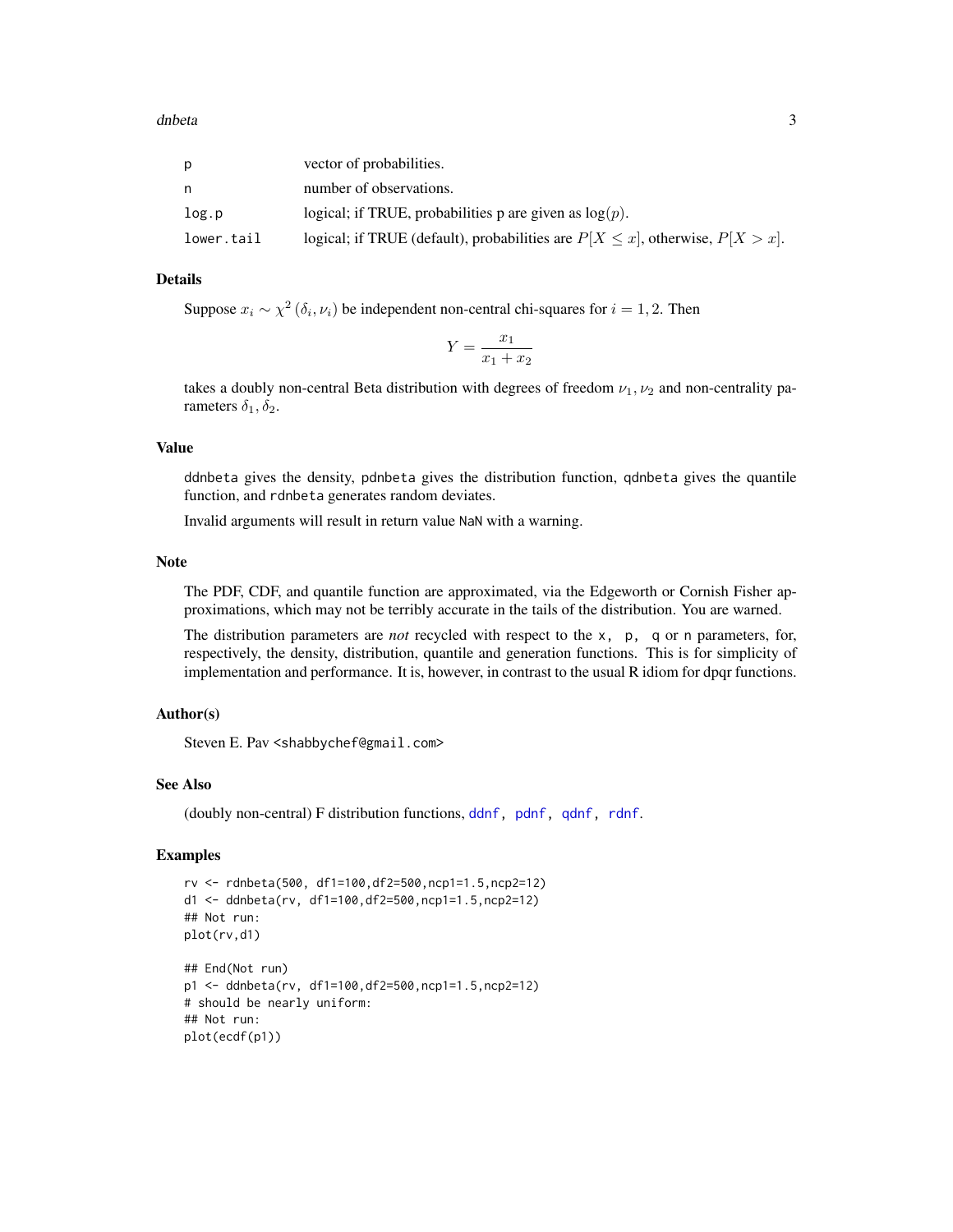4 dneta die ook die 19de eeu n.C. is 'n begin het die geskiede en die beskryf die beskryf die beskryf die beskryf die beskryf die beskryf die beskryf die beskryf die beskryf die beskryf die beskryf die beskryf die beskryf

```
## End(Not run)
q1 <- qdnbeta(ppoints(length(rv)), df1=100,df2=500,ncp1=1.5,ncp2=12)
## Not run:
qqplot(x=rv,y=q1)
## End(Not run)
```
dneta *The doubly non-central Eta distribution.*

## Description

Density, distribution function, quantile function and random generation for the doubly non-central Eta distribution.

## Usage

```
ddneta(x, df, ncp1, ncp2, log = FALSE, order.max=6)
pdneta(q, df, ncp1, ncp2, lower.tail = TRUE, log.p = FALSE, order.max=6)
qdneta(p, df, ncp1, ncp2, lower.tail = TRUE, log.p = FALSE, order.max=6)
rdneta(n, df, ncp1, ncp2)
```

| x, q            | vector of quantiles.                                                                                                                                     |
|-----------------|----------------------------------------------------------------------------------------------------------------------------------------------------------|
| df              | the degrees of freedom for the denominator chi square. We do <i>not</i> recycle this<br>versus the $x, q, p, n$ .                                        |
| $ncp1$ , $ncp2$ | the non-centrality parameters for the numerator and denominator. We do <i>not</i><br>recycle these versus the $x, q, p, n$ .                             |
| log             | logical; if TRUE, densities f are given as $log(f)$ .                                                                                                    |
| order.max       | the order to use in the approximate density, distribution, and quantile computa-<br>tions, via the Gram-Charlier, Edeworth, or Cornish-Fisher expansion. |
| p               | vector of probabilities.                                                                                                                                 |
| n               | number of observations.                                                                                                                                  |
| log.p           | logical; if TRUE, probabilities p are given as $log(p)$ .                                                                                                |
| lower.tail      | logical; if TRUE (default), probabilities are $P[X \le x]$ , otherwise, $P[X > x]$ .                                                                     |

<span id="page-3-0"></span>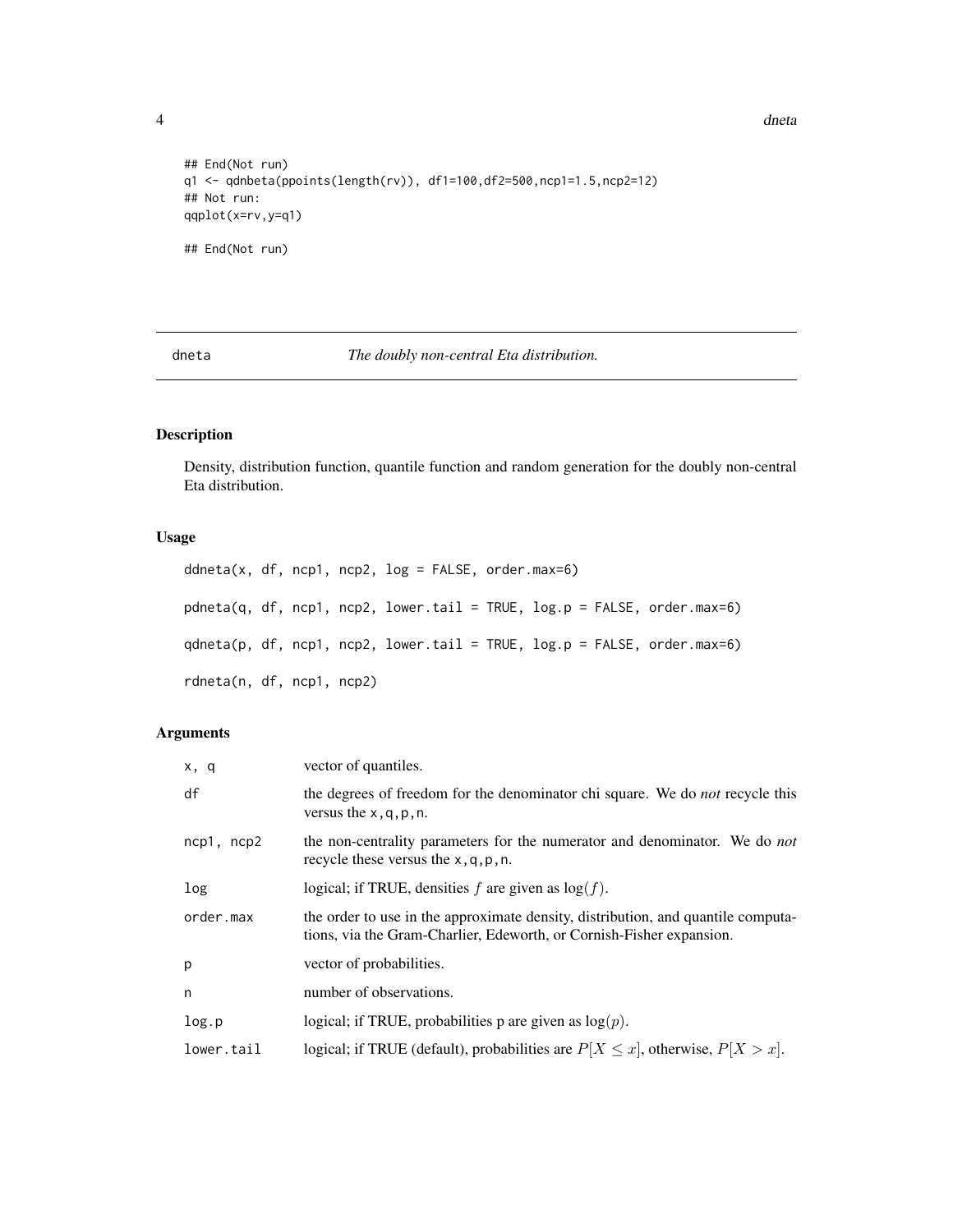<span id="page-4-0"></span>dneta 5

#### Details

Suppose Z is a normal with mean  $\delta_1$ , independent of  $X \sim \chi^2(\delta_2, \nu_2)$ , a non-central chi-square with  $\nu_2$  degrees of freedom and non-centrality parameter  $\delta_2$ . Then

$$
Y = \frac{Z}{\sqrt{Z^2 + X}}
$$

takes a doubly non-central Eta distribution with  $\nu_2$  degrees of freedom and non-centrality parameters  $\delta_1, \delta_2$ . The *square* of a doubly non-central Eta is a doubly non-central Beta variate.

## Value

ddneta gives the density, pdneta gives the distribution function, qdneta gives the quantile function, and rdneta generates random deviates.

Invalid arguments will result in return value NaN with a warning.

## Note

The PDF, CDF, and quantile function are approximated, via the Edgeworth or Cornish Fisher approximations, which may not be terribly accurate in the tails of the distribution. You are warned.

The distribution parameters are *not* recycled with respect to the x, p, q or n parameters, for, respectively, the density, distribution, quantile and generation functions. This is for simplicity of implementation and performance. It is, however, in contrast to the usual R idiom for dpqr functions.

## Author(s)

Steven E. Pav <shabbychef@gmail.com>

## See Also

(doubly non-central) t distribution functions, [ddnt,](#page-6-1) [pdnt,](#page-6-1) [qdnt,](#page-6-1) [rdnt](#page-6-1). (doubly non-central) Beta distribution functions, [ddnbeta,](#page-1-1) [pdnbeta,](#page-1-1) [qdnbeta,](#page-1-1) [rdnbeta](#page-1-1).

#### Examples

```
rv <- rdneta(500, df=100,ncp1=1.5,ncp2=12)
d1 <- ddneta(rv, df=100,ncp1=1.5,ncp2=12)
## Not run:
plot(rv,d1)
## End(Not run)
p1 <- ddneta(rv, df=100,ncp1=1.5,ncp2=12)
# should be nearly uniform:
## Not run:
plot(ecdf(p1))
## End(Not run)
q1 <- qdneta(ppoints(length(rv)), df=100,ncp1=1.5,ncp2=12)
## Not run:
qqplot(x=rv,y=q1)
```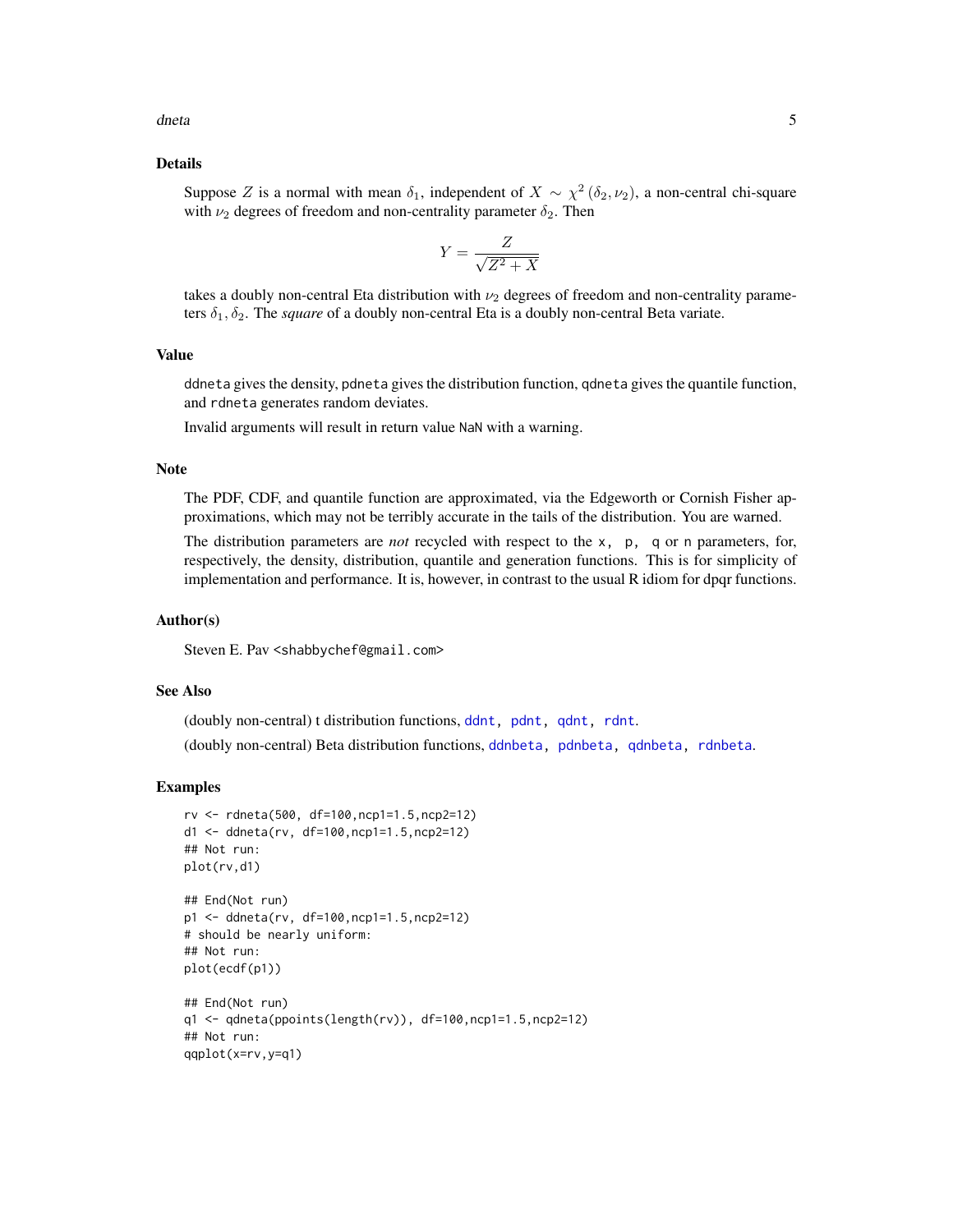<span id="page-5-0"></span>## End(Not run)

## dnf *The doubly non-central F distribution.*

## <span id="page-5-1"></span>Description

Density, distribution function, quantile function and random generation for the doubly non-central F distribution.

## Usage

ddnf(x, df1, df2, ncp1, ncp2,  $log =$  FALSE, order.max=6) pdnf(q, df1, df2, ncp1, ncp2, lower.tail = TRUE, log.p = FALSE, order.max=6) qdnf(p, df1, df2, ncp1, ncp2, lower.tail = TRUE, log.p = FALSE, order.max=6) rdnf(n, df1, df2, ncp1, ncp2)

## Arguments

| x, q            | vector of quantiles.                                                                                                                                     |
|-----------------|----------------------------------------------------------------------------------------------------------------------------------------------------------|
| df1, df2        | the degrees of freedom for the numerator and denominator. We do <i>not</i> recycle<br>these versus the $x, q, p, n$ .                                    |
| $ncp1$ , $ncp2$ | the non-centrality parameters for the numerator and denominator. We do <i>not</i><br>recycle these versus the $x, q, p, n$ .                             |
| log             | logical; if TRUE, densities f are given as $log(f)$ .                                                                                                    |
| order.max       | the order to use in the approximate density, distribution, and quantile computa-<br>tions, via the Gram-Charlier, Edeworth, or Cornish-Fisher expansion. |
| p               | vector of probabilities.                                                                                                                                 |
| n               | number of observations.                                                                                                                                  |
| log.p           | logical; if TRUE, probabilities p are given as $log(p)$ .                                                                                                |
| lower.tail      | logical; if TRUE (default), probabilities are $P[X \le x]$ , otherwise, $P[X > x]$ .                                                                     |

## Details

Suppose  $x_i \sim \chi^2(\delta_i, \nu_i)$  be independent non-central chi-squares for  $i = 1, 2$ . Then

$$
Y = \frac{x_1/\nu_1}{x_2/\nu_2}
$$

takes a doubly non-central F distribution with degrees of freedom  $\nu_1, \nu_2$  and non-centrality parameters  $\delta_1, \delta_2$ .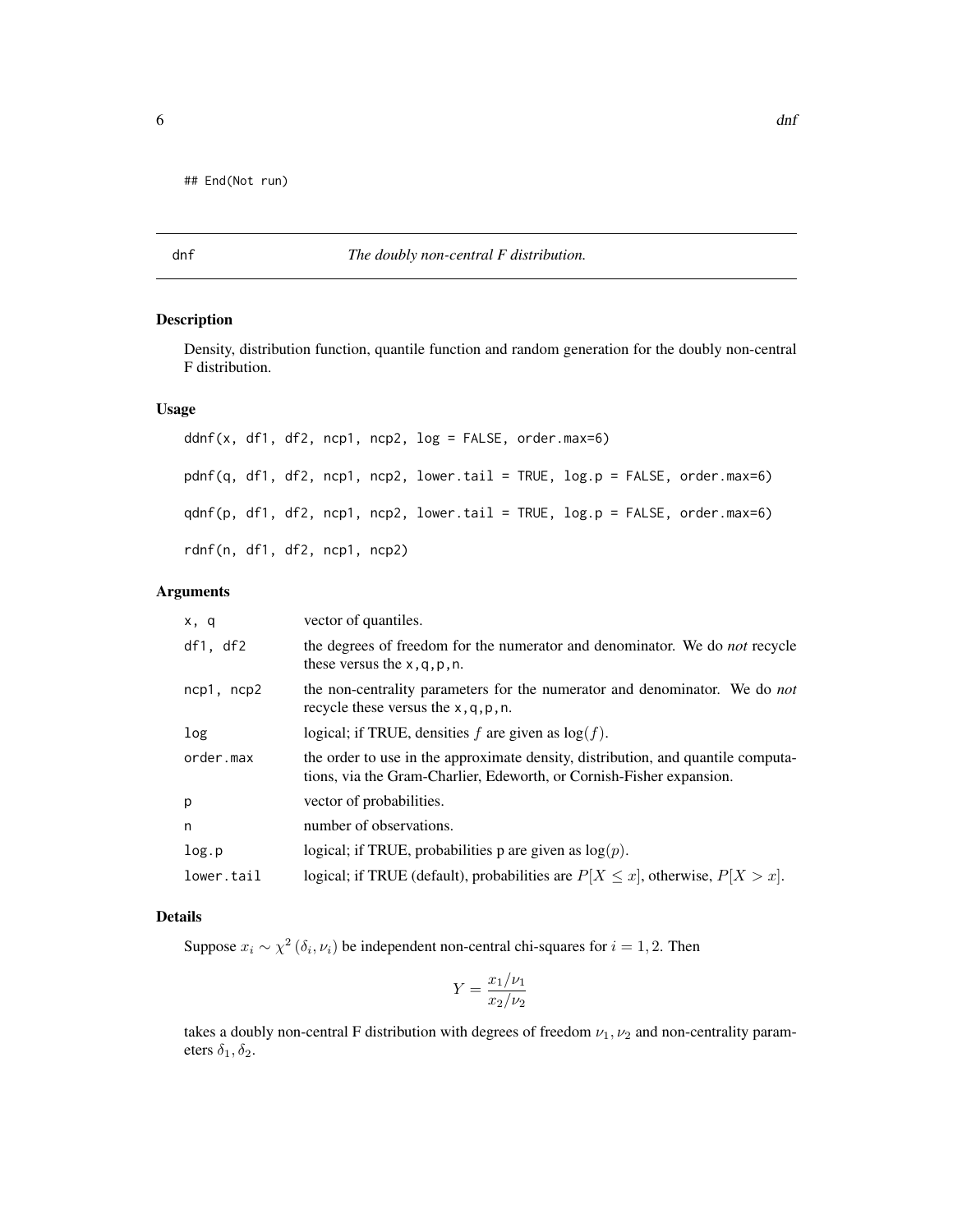## <span id="page-6-0"></span>Value

ddnf gives the density, pdnf gives the distribution function, qdnf gives the quantile function, and rdnf generates random deviates.

Invalid arguments will result in return value NaN with a warning.

## Note

The PDF, CDF, and quantile function are approximated, via the Edgeworth or Cornish Fisher approximations, which may not be terribly accurate in the tails of the distribution. You are warned.

The distribution parameters are *not* recycled with respect to the x, p, q or n parameters, for, respectively, the density, distribution, quantile and generation functions. This is for simplicity of implementation and performance. It is, however, in contrast to the usual R idiom for dpqr functions.

## Author(s)

Steven E. Pav <shabbychef@gmail.com>

## See Also

(singly non-central) F distribution functions, [df,](#page-0-0) [pf,](#page-0-0) [qf,](#page-0-0) [rf](#page-0-0).

#### Examples

```
rv <- rdnf(500, df1=100,df2=500,ncp1=1.5,ncp2=12)
d1 <- ddnf(rv, df1=100,df2=500,ncp1=1.5,ncp2=12)
## Not run:
plot(rv,d1)
## End(Not run)
p1 <- ddnf(rv, df1=100,df2=500,ncp1=1.5,ncp2=12)
# should be nearly uniform:
## Not run:
plot(ecdf(p1))
## End(Not run)
q1 <- qdnf(ppoints(length(rv)), df1=100,df2=500,ncp1=1.5,ncp2=12)
## Not run:
qqplot(x=rv,y=q1)
## End(Not run)
```
dnt *The doubly non-central t distribution.*

## <span id="page-6-1"></span>Description

Density, distribution function, quantile function and random generation for the doubly non-central t distribution.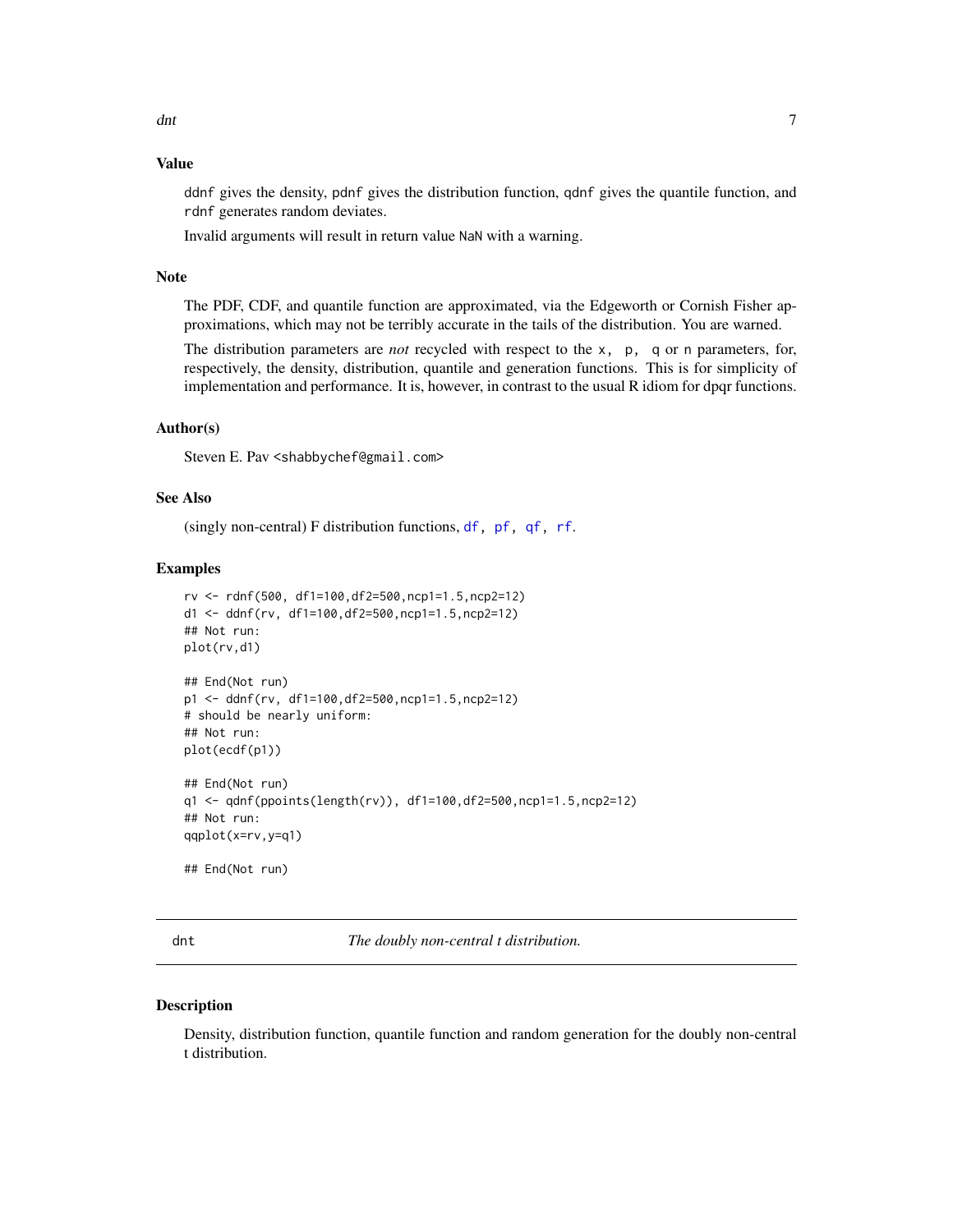## Usage

```
ddnt(x, df, ncp1, ncp2, log = FALSE, order.max=6)pdnt(q, df, ncp1, ncp2, lower.tail = TRUE, log.p = FALSE, order.max=6)
qdnt(p, df, ncp1, ncp2, lower.tail = TRUE, log.p = FALSE, order.max=6)
rdnt(n, df, ncp1, ncp2)
```
#### Arguments

| vector of quantiles.                                                                                                                                       |
|------------------------------------------------------------------------------------------------------------------------------------------------------------|
| the degrees of freedom for the denominator, $\nu$ . We do <i>not</i> recycle these versus<br>the $x, q, p, n$ .                                            |
| the non-centrality parameters for the numerator and denominator, respectively,<br>$\mu$ and $\theta$ We do <i>not</i> recycle these versus the x, q, p, n. |
| logical; if TRUE, densities f are given as $log(f)$ .                                                                                                      |
| the order to use in the approximate density, distribution, and quantile computa-<br>tions, via the Gram-Charlier, Edeworth, or Cornish-Fisher expansion.   |
| vector of probabilities.                                                                                                                                   |
| number of observations.                                                                                                                                    |
| logical; if TRUE, probabilities p are given as $log(p)$ .                                                                                                  |
| logical; if TRUE (default), probabilities are $P[X \le x]$ , otherwise, $P[X > x]$ .                                                                       |
|                                                                                                                                                            |

## Details

Let  $Z \sim \mathcal{N}(\mu, 1)$  independently of  $X \sim \chi^2(\theta, \nu)$ . The random variable

$$
T = \frac{Z}{\sqrt{X/\nu}}
$$

takes a *doubly non-central t distribution* with parameters  $\nu, \mu, \theta$ .

#### Value

ddnt gives the density, pdnt gives the distribution function, qdnt gives the quantile function, and rdnt generates random deviates.

Invalid arguments will result in return value NaN with a warning.

#### Note

The PDF, CDF, and quantile function are approximated, via the Edgeworth or Cornish Fisher approximations, which may not be terribly accurate in the tails of the distribution. You are warned.

The distribution parameters are *not* recycled with respect to the x, p, q or n parameters, for, respectively, the density, distribution, quantile and generation functions. This is for simplicity of implementation and performance. It is, however, in contrast to the usual R idiom for dpqr functions.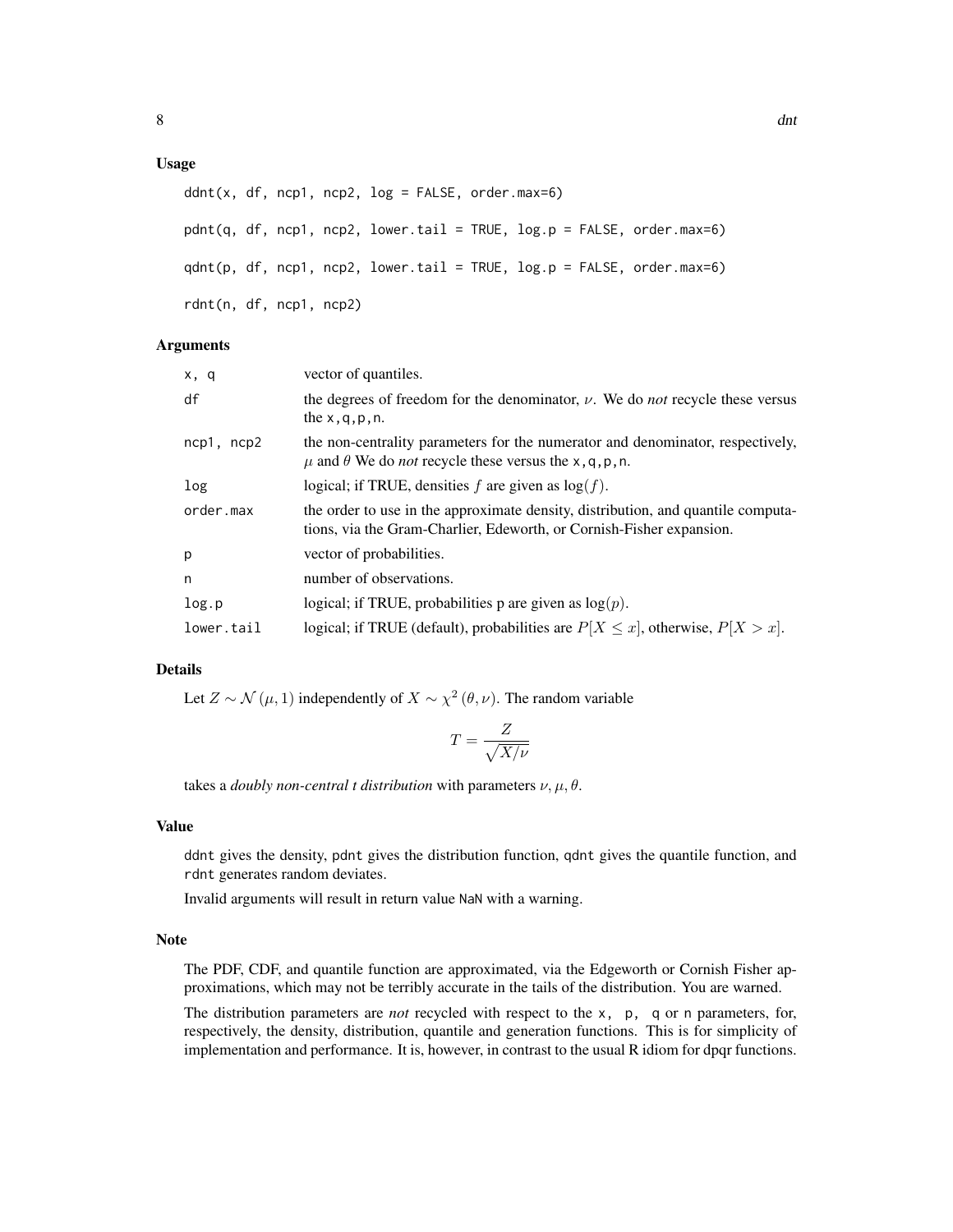#### <span id="page-8-0"></span>kprime to the second second second second second second second second second second second second second second second second second second second second second second second second second second second second second secon

## Author(s)

Steven E. Pav <shabbychef@gmail.com>

#### References

Krishnan, Marakatha. "Series Representations of the Doubly Noncentral t-Distribution." Journal of the American Statistical Association 63, no. 323 (1968): 1004-1012.

## See Also

t distribution functions, [dt,](#page-0-0) [pt,](#page-0-0) [qt,](#page-0-0) [rt](#page-0-0)

## Examples

```
rvs <- rdnt(128, 20, 1, 1)
dvs <- ddnt(rvs, 20, 1, 1)
pvs.H0 <- pdnt(rvs, 20, 0, 1)
pvs.HA <- pdnt(rvs, 20, 1, 1)
## Not run:
plot(ecdf(pvs.H0))
plot(ecdf(pvs.HA))
## End(Not run)
# compare to singly non-central
dv1 <- ddnt(1, df=10, ncp1=5, ncp2=0, log=FALSE)
dv2 <- dt(1, df=10, ncp=5, log=FALSE)
pv1 <- pdnt(1, df=10, ncp1=5, ncp2=0, log.p=FALSE)
pv11 <- pdnt(1, df=10, ncp1=5, ncp2=0.001, log.p=FALSE)
v2 <- pt(1, df=10, ncp=5, log.p=FALSE)
```

```
q1 <- qdnt(pv1, df=10, ncp1=5, ncp2=0, log.p=FALSE)
```
kprime *The K prime distribution.*

## <span id="page-8-1"></span>Description

Density, distribution function, quantile function and random generation for the K prime distribution.

#### Usage

dkprime(x, v1, v2, a,  $b = 1$ , order.max=6,  $log = FALSE$ )  $pkprime(q, v1, v2, a, b = 1, order.max=6, lower.tail = TRUE, log.p = FALSE)$  $qkprime(p, v1, v2, a, b = 1, order.max=6, lower.tail = TRUE, log.p = FALSE)$  $rkprime(n, v1, v2, a, b = 1)$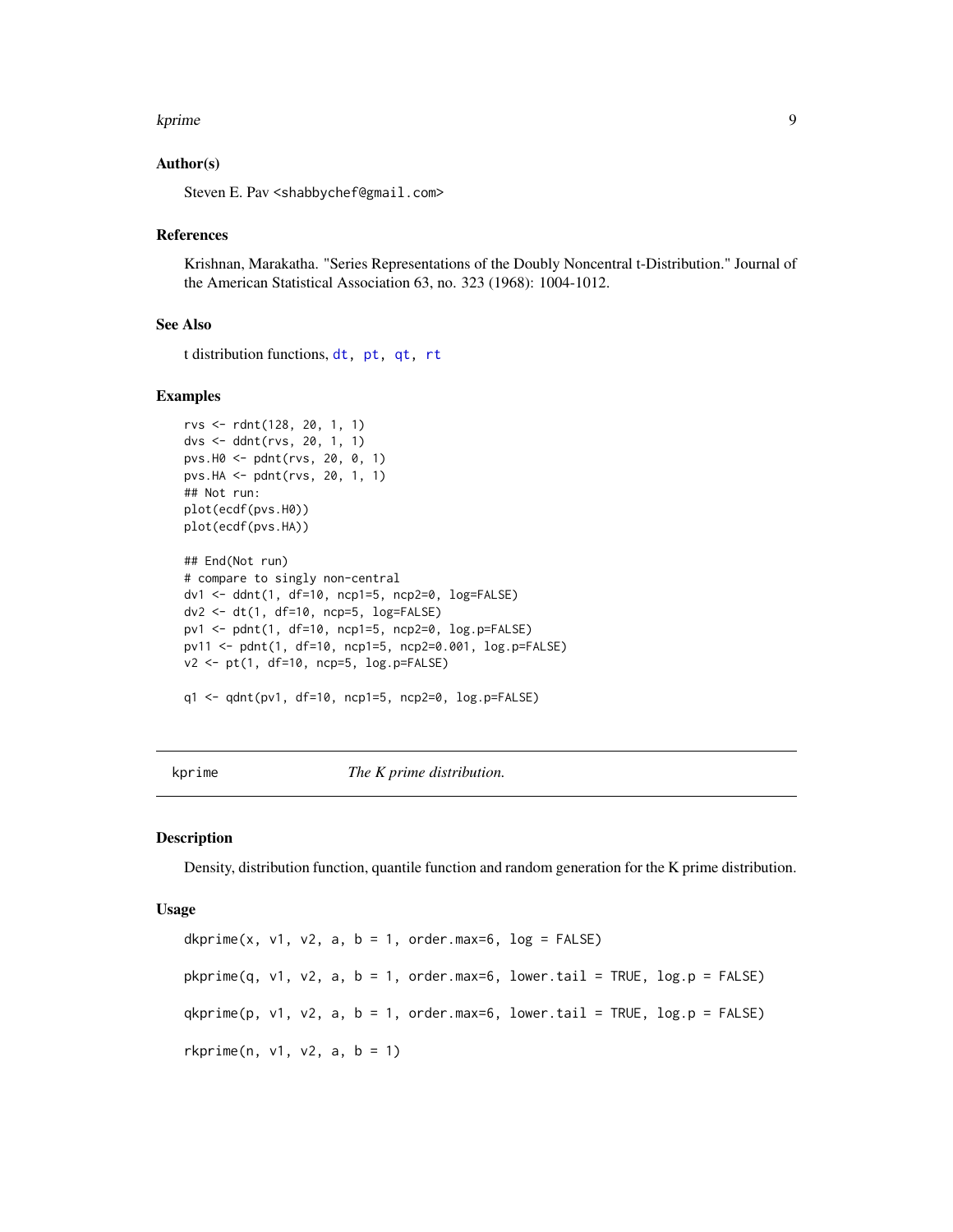#### Arguments

| x, q           | vector of quantiles.                                                                                                                                                                                                                                |
|----------------|-----------------------------------------------------------------------------------------------------------------------------------------------------------------------------------------------------------------------------------------------------|
| v <sub>1</sub> | the degrees of freedom in the numerator chisquare. When (positive) infinite,<br>we recover a non-central t distribution with v2 degrees of freedom and non-<br>centrality parameter a, scaled by b. This is not recycled against the $x, q, p, n$ . |
| v <sub>2</sub> | the degrees of freedom in the denominator chisquare. When equal to infinity, we<br>recover the Lambda prime distribution. This is not recycled against the $x, q, p, n$ .                                                                           |
| a              | the non-centrality scaling parameter. When equal to zero, we recover the (cen-<br>tral) t distribution. This is not recycled against the $x, q, p, n$ .                                                                                             |
| $\mathbf b$    | the scaling parameter. This is not recycled against the $x, q, p, n$ .                                                                                                                                                                              |
| order.max      | the order to use in the approximate density, distribution, and quantile computa-<br>tions, via the Gram-Charlier, Edeworth, or Cornish-Fisher expansion.                                                                                            |
| log            | logical; if TRUE, densities f are given as $log(f)$ .                                                                                                                                                                                               |
| p              | vector of probabilities.                                                                                                                                                                                                                            |
| n              | number of observations.                                                                                                                                                                                                                             |
| log.p          | logical; if TRUE, probabilities p are given as $log(p)$ .                                                                                                                                                                                           |
| lower.tail     | logical; if TRUE (default), probabilities are $P[X \le x]$ , otherwise, $P[X > x]$ .                                                                                                                                                                |

#### Details

Suppose 
$$
y \sim \chi^2(\nu_1)
$$
, and  $x \sim t(\nu_2, a\sqrt{y/\nu_1}/b)$ . Then the random variable  
\n
$$
T = bx
$$

takes a K prime distribution with parameters  $\nu_1, \nu_2, a, b$ . In Lecoutre's terminology,  $T \sim K'_{\nu_1,\nu_2}(a,b)$ Equivalently, we can think of

$$
T = \frac{bZ + a\sqrt{\chi_{\nu_1}^2/\nu_1}}{\sqrt{\chi_{\nu_2}^2/\nu_2}}
$$

where  $Z$  is a standard normal, and the normal and the (central) chi-squares are independent of each other. When  $a = 0$  we recover a central t distribution; when  $\nu_1 = \infty$  we recover a rescaled noncentral t distribution; when  $b = 0$ , we get a rescaled square root of a central F distribution; when  $\nu_2 = \infty$ , we recover a Lambda prime distribution.

### Value

dkprime gives the density, pkprime gives the distribution function, qkprime gives the quantile function, and rkprime generates random deviates.

Invalid arguments will result in return value NaN with a warning.

#### Note

The PDF, CDF, and quantile function are approximated, via the Edgeworth or Cornish Fisher approximations, which may not be terribly accurate in the tails of the distribution. You are warned.

The distribution parameters are *not* recycled with respect to the x, p, q or n parameters, for, respectively, the density, distribution, quantile and generation functions. This is for simplicity of implementation and performance. It is, however, in contrast to the usual R idiom for dpqr functions.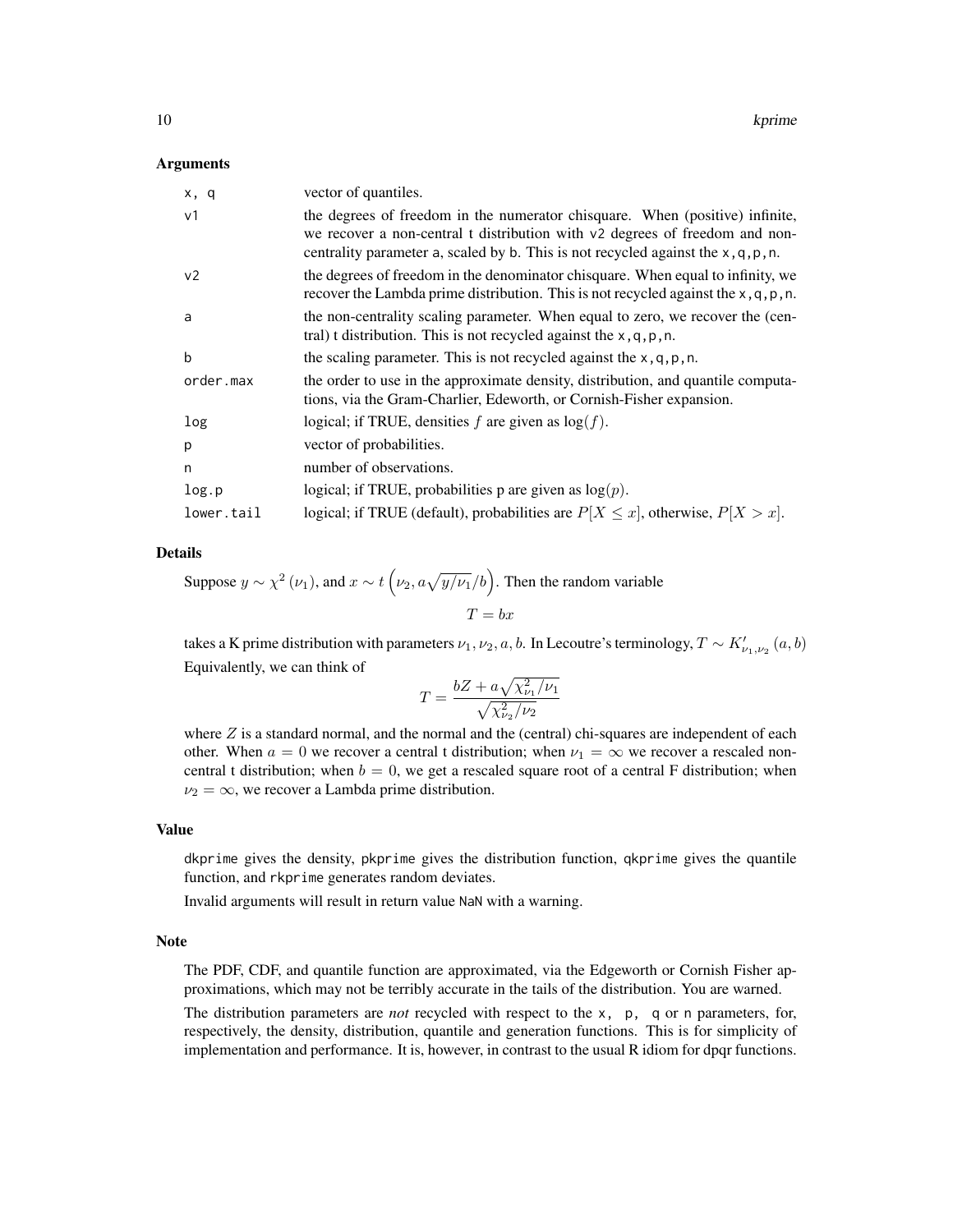#### <span id="page-10-0"></span>lambdap anns anns an 11 an t-Iaraba. Tha anns an t-Iaraba anns an 11 an t-Iaraba anns an 11 an t-Iaraba anns a

## Author(s)

Steven E. Pav <shabbychef@gmail.com>

## References

Lecoutre, Bruno. "Two Useful distributions for Bayesian predictive procedures under normal models." Journal of Statistical Planning and Inference 79, no. 1 (1999): 93-105.

Poitevineau, Jacques, and Lecoutre, Bruno. "Implementing Bayesian predictive procedures: The K-prime and K-square distributions." Computational Statistics and Data Analysis 54, no. 3 (2010): 724-731. <http://arxiv.org/abs/1003.4890v1>

### See Also

t distribution functions, [dt,](#page-0-0) [pt,](#page-0-0) [qt,](#page-0-0) [rt](#page-0-0), lambda prime distribution functions, [dlambdap,](#page-10-1) [plambdap,](#page-10-1) [qlambdap,](#page-10-1) [rlambdap](#page-10-1).

### Examples

```
d1 <- dkprime(1, 50, 20, a=0.01)
d2 <- dkprime(1, 50, 20, a=0.0001)
d3 <- dkprime(1, 50, 20, a=0)
d4 <- dkprime(1, 10000, 20, a=1)
d5 <- dkprime(1, Inf, 20, a=1)
```
lambdap *The lambda prime distribution.*

## <span id="page-10-1"></span>Description

Density, distribution function, quantile function and random generation for the lambda prime distribution.

#### Usage

dlambdap(x, df, t, log = FALSE, order.max=6)  $plambdap(q, df, t, lower.tail = TRUE, log.p = FALSE, order.max=6)$ qlambdap(p, df, t, lower.tail = TRUE, log.p = FALSE, order.max=6) rlambdap(n, df, t)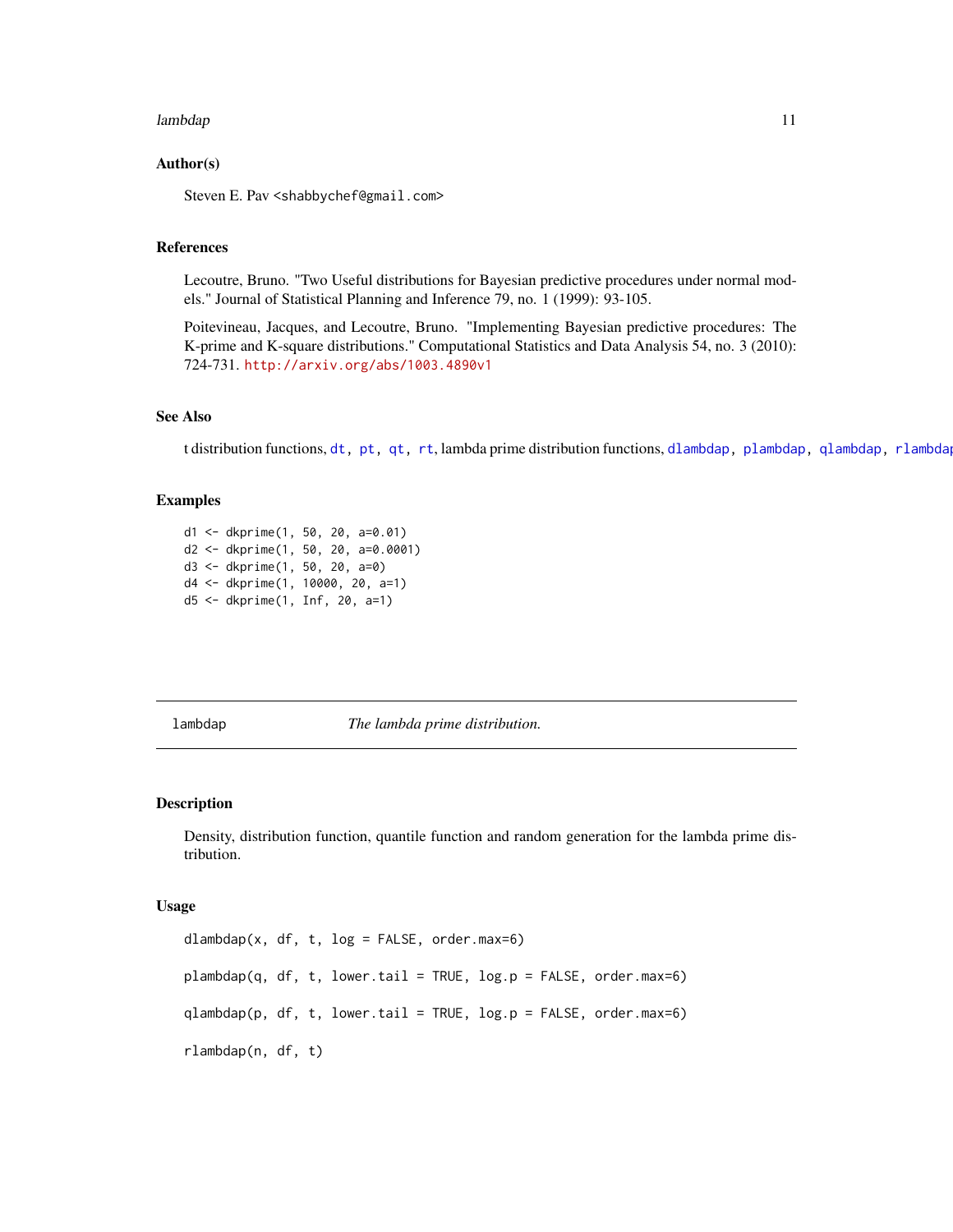## Arguments

| x, q       | vector of quantiles.                                                                                                                                     |
|------------|----------------------------------------------------------------------------------------------------------------------------------------------------------|
| df         | the degrees of freedom in the chi square. This is not recycled against the<br>x, q, p, n.                                                                |
| t          | the scaling parameter on the chi. This is not recycled against the $x, q, p, n$ .                                                                        |
| log        | logical; if TRUE, densities f are given as $log(f)$ .                                                                                                    |
| order.max  | the order to use in the approximate density, distribution, and quantile computa-<br>tions, via the Gram-Charlier, Edeworth, or Cornish-Fisher expansion. |
| p          | vector of probabilities.                                                                                                                                 |
| n          | number of observations.                                                                                                                                  |
| log.p      | logical; if TRUE, probabilities p are given as $log(p)$ .                                                                                                |
| lower.tail | logical; if TRUE (default), probabilities are $P[X \le x]$ , otherwise, $P[X > x]$ .                                                                     |

#### Details

Suppose  $y \sim \chi^2(\nu)$ , and Z is a standard normal.

$$
T = Z + t\sqrt{y/\nu}
$$

takes a lambda prime distribution with parameters  $\nu$ , t. A lambda prime random variable can be viewed as a confidence level on a non-central t because

$$
t = \frac{Z' + T}{\sqrt{y/\nu}}
$$

## Value

dlambdap gives the density, plambdap gives the distribution function, qlambdap gives the quantile function, and rlambdap generates random deviates.

Invalid arguments will result in return value NaN with a warning.

## Note

The PDF, CDF, and quantile function are approximated, via the Edgeworth or Cornish Fisher approximations, which may not be terribly accurate in the tails of the distribution. You are warned.

The distribution parameters are *not* recycled with respect to the x, p, q or n parameters, for, respectively, the density, distribution, quantile and generation functions. This is for simplicity of implementation and performance. It is, however, in contrast to the usual R idiom for dpqr functions.

## Author(s)

Steven E. Pav <shabbychef@gmail.com>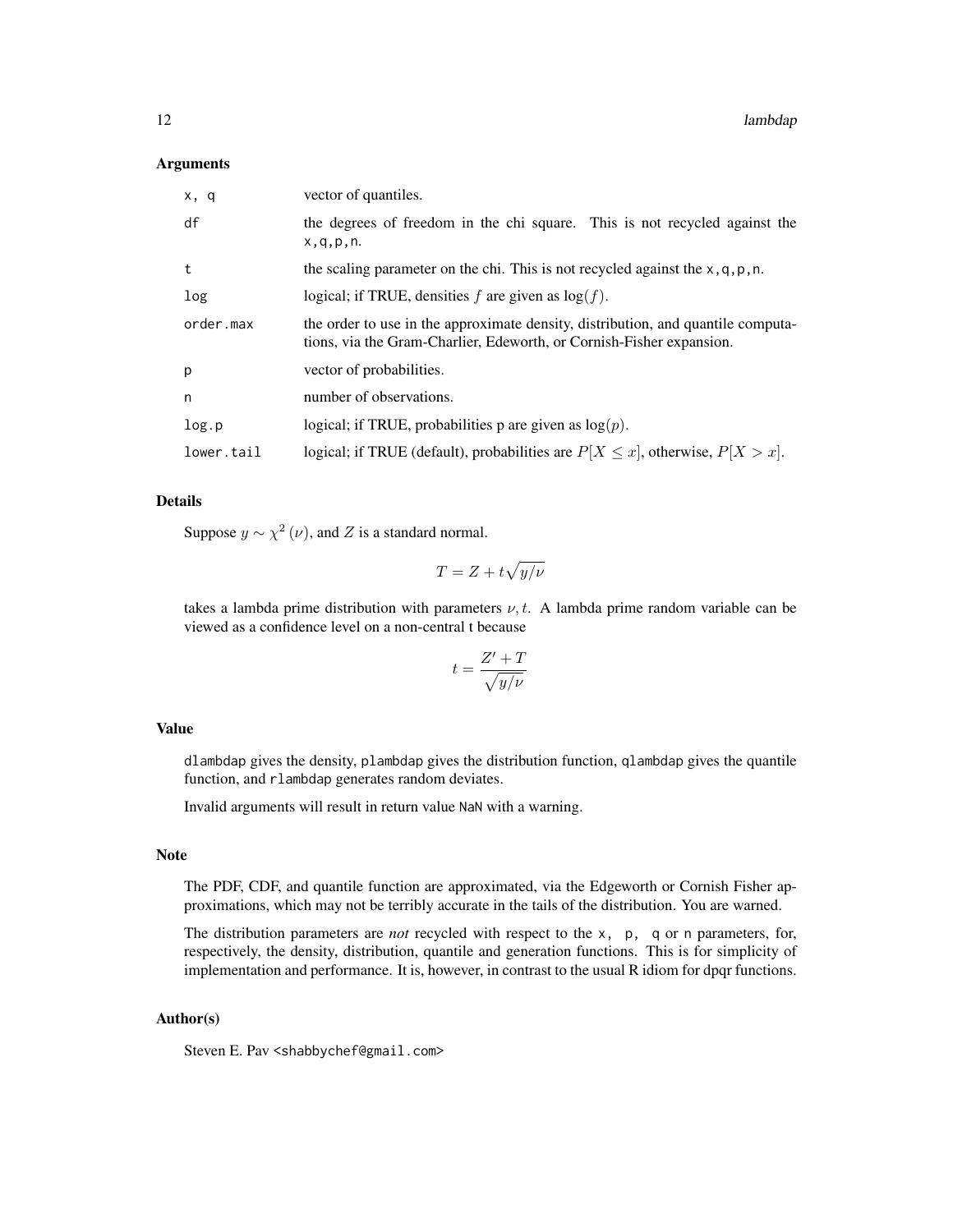## <span id="page-12-0"></span>prodchisqpow 13

#### References

Lecoutre, Bruno. "Another look at confidence intervals for the noncentral t distribution." Journal of Modern Applied Statistical Methods 6, no. 1 (2007): 107–116. [http://www.univ-rouen.fr/](http://www.univ-rouen.fr/LMRS/Persopage/Lecoutre/telechargements/Lecoutre_Another_look-JMSAM2007_6(1).pdf) [LMRS/Persopage/Lecoutre/telechargements/Lecoutre\\_Another\\_look-JMSAM2007\\_6\(1\).pdf](http://www.univ-rouen.fr/LMRS/Persopage/Lecoutre/telechargements/Lecoutre_Another_look-JMSAM2007_6(1).pdf)

Lecoutre, Bruno. "Two useful distributions for Bayesian predictive procedures under normal models." Journal of Statistical Planning and Inference 79 (1999): 93–105.

## See Also

t distribution functions, [dt,](#page-0-0) [pt,](#page-0-0) [qt,](#page-0-0) [rt](#page-0-0), K prime distribution functions, [dkprime,](#page-8-1) [pkprime,](#page-8-1) [qkprime,](#page-8-1) [rkprime](#page-8-1), upsilon distribution functions, [dupsilon,](#page-24-1) [pupsilon,](#page-24-1) [qupsilon,](#page-24-1) [rupsilon](#page-24-1),

## Examples

```
rv <- rlambdap(100, 50, t=0.01)
d1 \le - dlambdap(1, 50, t=0.01)pv <- plambdap(rv, 50, t=0.01)
qv <- qlambdap(ppoints(length(rv)), 50, t=1)
```
prodchisqpow *The product of (non-central) chi-squares raised to powers distribution.*

## <span id="page-12-1"></span>Description

Density, distribution function, quantile function and random generation for the distribution of the product of non-central chi-squares taken to powers.

#### Usage

```
dprodchisqpow(x, df, ncp=0, pow=1, log = FALSE, order.max=5)
pprodchisqpow(q, df, ncp=0, pow=1, lower.tail = TRUE, log.p = FALSE, order.max=5)
qprodchisqpow(p, df, ncp=0, pow=1, lower.tail = TRUE, log.p = FALSE, order.max=5)
rprodchisqpow(n, df, ncp=0, pow=1)
```

| x, q | vector of quantiles.                                                                                                 |
|------|----------------------------------------------------------------------------------------------------------------------|
| df   | the vector of degrees of freedom. This is recycled against the ncp, pow, but not<br>against the $x, q, p, n$ .       |
| ncp  | the vector of non-centrality parameters. This is recycled against the df, pow,<br>but not against the $x, q, p, n$ . |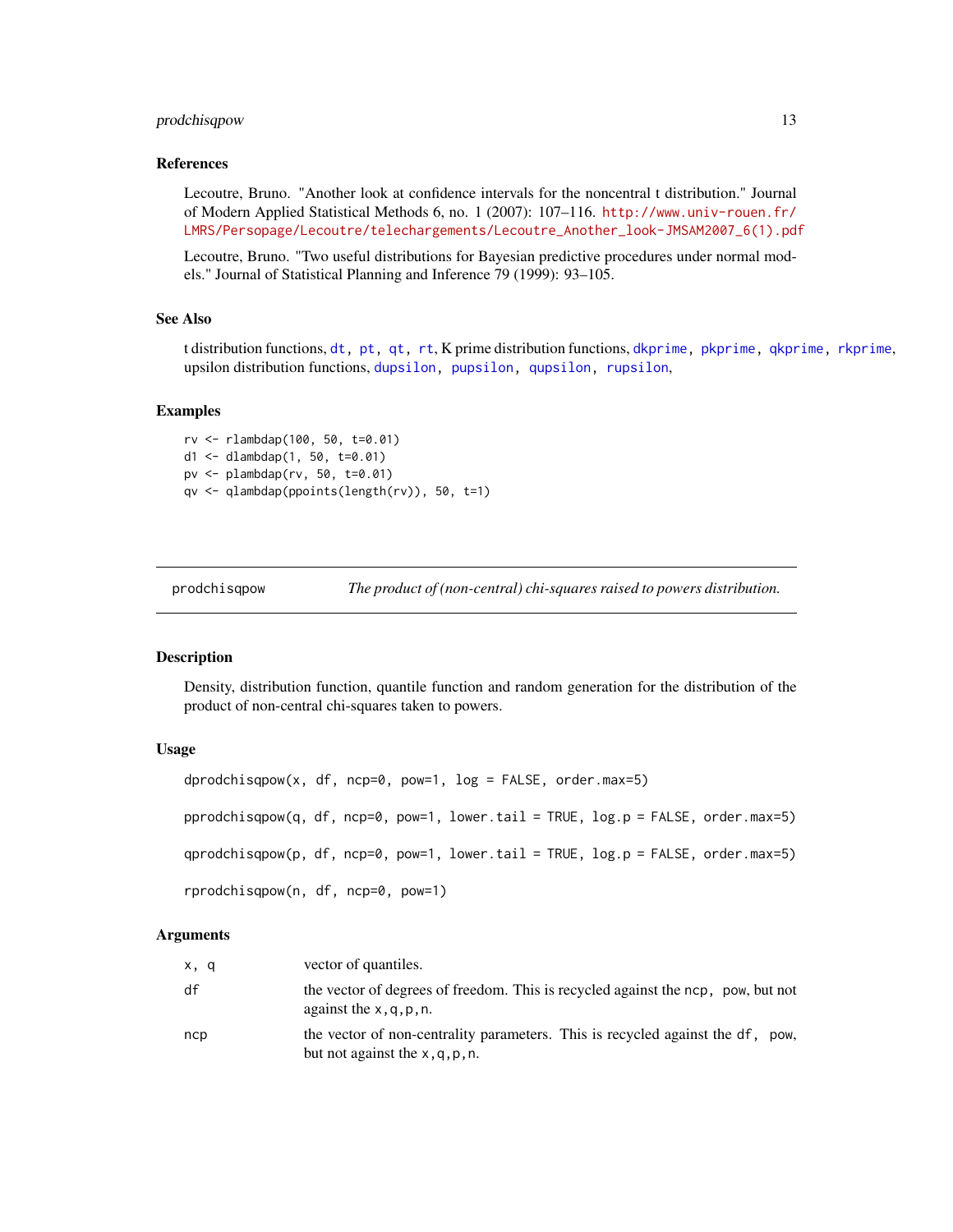<span id="page-13-0"></span>

| pow        | the vector of the power parameters. This is recycled against the df, ncp, but<br>not against the $x, q, p, n$ .                                          |
|------------|----------------------------------------------------------------------------------------------------------------------------------------------------------|
| log        | logical; if TRUE, densities f are given as $log(f)$ .                                                                                                    |
| order.max  | the order to use in the approximate density, distribution, and quantile computa-<br>tions, via the Gram-Charlier, Edeworth, or Cornish-Fisher expansion. |
| p          | vector of probabilities.                                                                                                                                 |
| n          | number of observations.                                                                                                                                  |
| log.p      | logical; if TRUE, probabilities p are given as $log(p)$ .                                                                                                |
| lower.tail | logical; if TRUE (default), probabilities are $P[X \le x]$ , otherwise, $P[X > x]$ .                                                                     |

Let  $X_i \sim \chi^2(\delta_i, \nu_i)$  be independently distributed non-central chi-squares, where  $\nu_i$  are the degrees of freedom, and  $\delta_i$  are the non-centrality parameters. Let  $p_i$  be given constants. Suppose

$$
Y = \prod_i X_i^{p_i}.
$$

Then Y follows a product of chi-squares to power distribution.

### Value

dprodchisqpow gives the density, pprodchisqpow gives the distribution function, qprodchisqpow gives the quantile function, and rprodchisqpow generates random deviates.

Invalid arguments will result in return value NaN with a warning.

#### Note

The PDF, CDF, and quantile function are approximated, via the Edgeworth or Cornish Fisher approximations, which may not be terribly accurate in the tails of the distribution. You are warned.

The distribution parameters are *not* recycled with respect to the x, p, q or n parameters, for, respectively, the density, distribution, quantile and generation functions. This is for simplicity of implementation and performance. It is, however, in contrast to the usual R idiom for dpqr functions.

The PDQ functions are computed by translation of the sum of log chi-squares distribution functions.

## Author(s)

Steven E. Pav <shabbychef@gmail.com>

## References

Pav, Steven. Moments of the log non-central chi-square distribution. [http://arxiv.org/abs/](http://arxiv.org/abs/1503.06266) [1503.06266](http://arxiv.org/abs/1503.06266)

## See Also

The sum of log of chi-squares distribution, [dsumlogchisq](#page-22-1), [psumlogchisq](#page-22-1), [qsumlogchisq](#page-22-1), [rsumlogchisq](#page-22-1), The upsilon distribution, [dupsilon](#page-24-1), [pupsilon](#page-24-1), [qupsilon](#page-24-1), [rupsilon](#page-24-1). The sum of chi-square powers distribution, [dsumchisqpow](#page-20-1), [psumchisqpow](#page-20-1), [qsumchisqpow](#page-20-1), [rsumchisqpow](#page-20-1).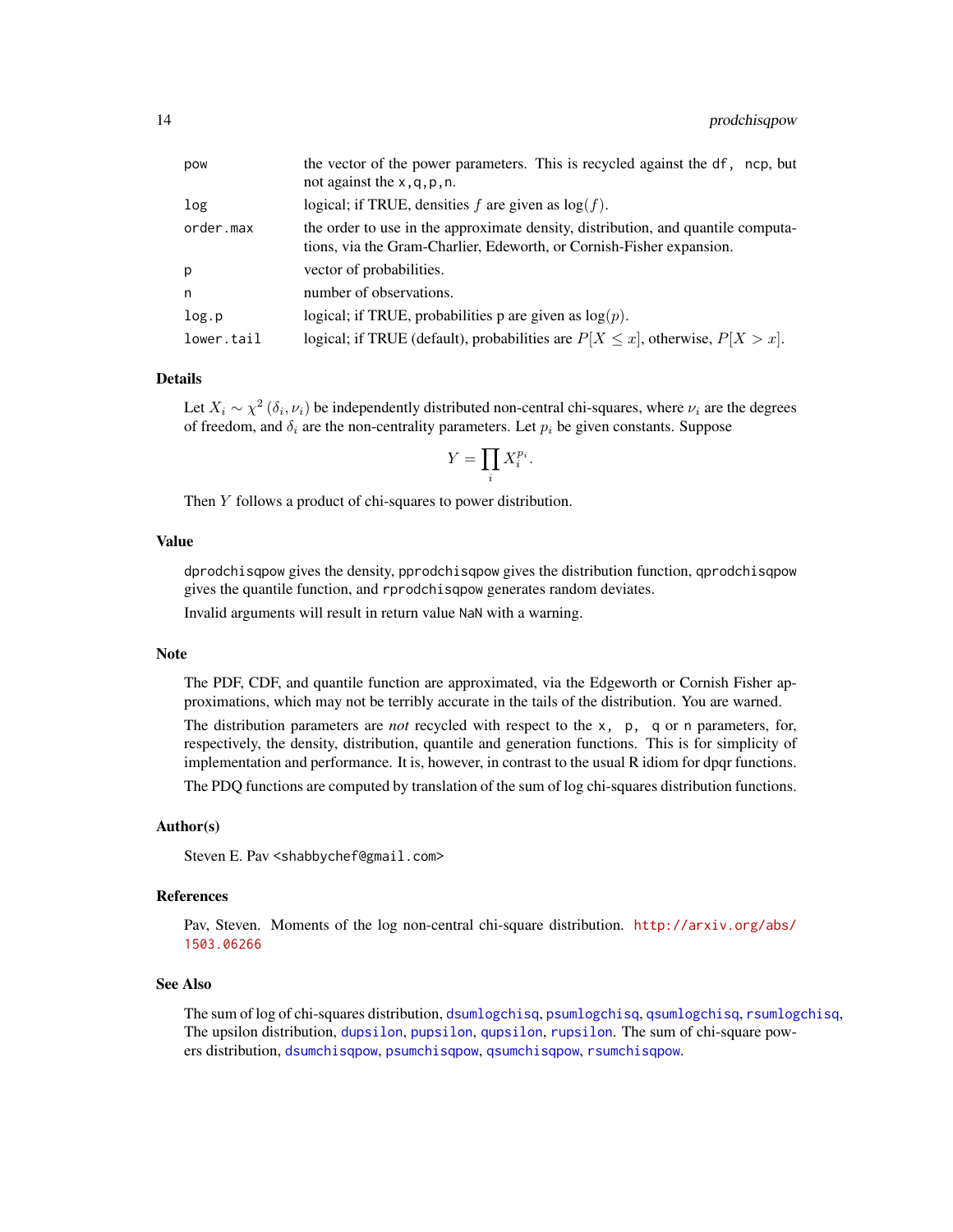#### <span id="page-14-0"></span>proddnf 15

## Examples

```
df <- c(100,20,10)
ncp < -c(5,3,1)pow <- c(1,0.5,1)
rvs <- rprodchisqpow(128, df, ncp, pow)
dvs <- dprodchisqpow(rvs, df, ncp, pow)
qvs <- pprodchisqpow(rvs, df, ncp, pow)
pvs <- qprodchisqpow(ppoints(length(rvs)), df, ncp, pow)
```
proddnf *The product of multiple doubly non-central F's distribution.*

## Description

Density, distribution function, quantile function and random generation for the product of multiple independent doubly non-central F variates.

#### Usage

```
dproddnf(x, df1, df2, ncp1, ncp2, log = FALSE, order.max=4)
pproddnf(q, df1, df2, ncp1, ncp2, lower.tail = TRUE, log.p = FALSE, order.max=4)
qproddnf(p, df1, df2, ncp1, ncp2, lower.tail = TRUE, log.p = FALSE, order.max=4)
rproddnf(n, df1, df2, ncp1, ncp2)
```

| x, q            | vector of quantiles.                                                                                                                                     |
|-----------------|----------------------------------------------------------------------------------------------------------------------------------------------------------|
| df1, df2        | the vectors of the degrees of freedom for the numerator and denominator. We<br>do <i>not</i> recycle these versus the $x$ , q, p, n.                     |
| $ncp1$ , $ncp2$ | the vectors of the non-centrality parameters for the numerator and denominator.<br>We do <i>not</i> recycle these versus the $x$ , q, p, n.              |
| log             | logical; if TRUE, densities f are given as $log(f)$ .                                                                                                    |
| order.max       | the order to use in the approximate density, distribution, and quantile computa-<br>tions, via the Gram-Charlier, Edeworth, or Cornish-Fisher expansion. |
| p               | vector of probabilities.                                                                                                                                 |
| n               | number of observations.                                                                                                                                  |
| log.p           | logical; if TRUE, probabilities p are given as $log(p)$ .                                                                                                |
| lower.tail      | logical; if TRUE (default), probabilities are $P[X \le x]$ , otherwise, $P[X > x]$ .                                                                     |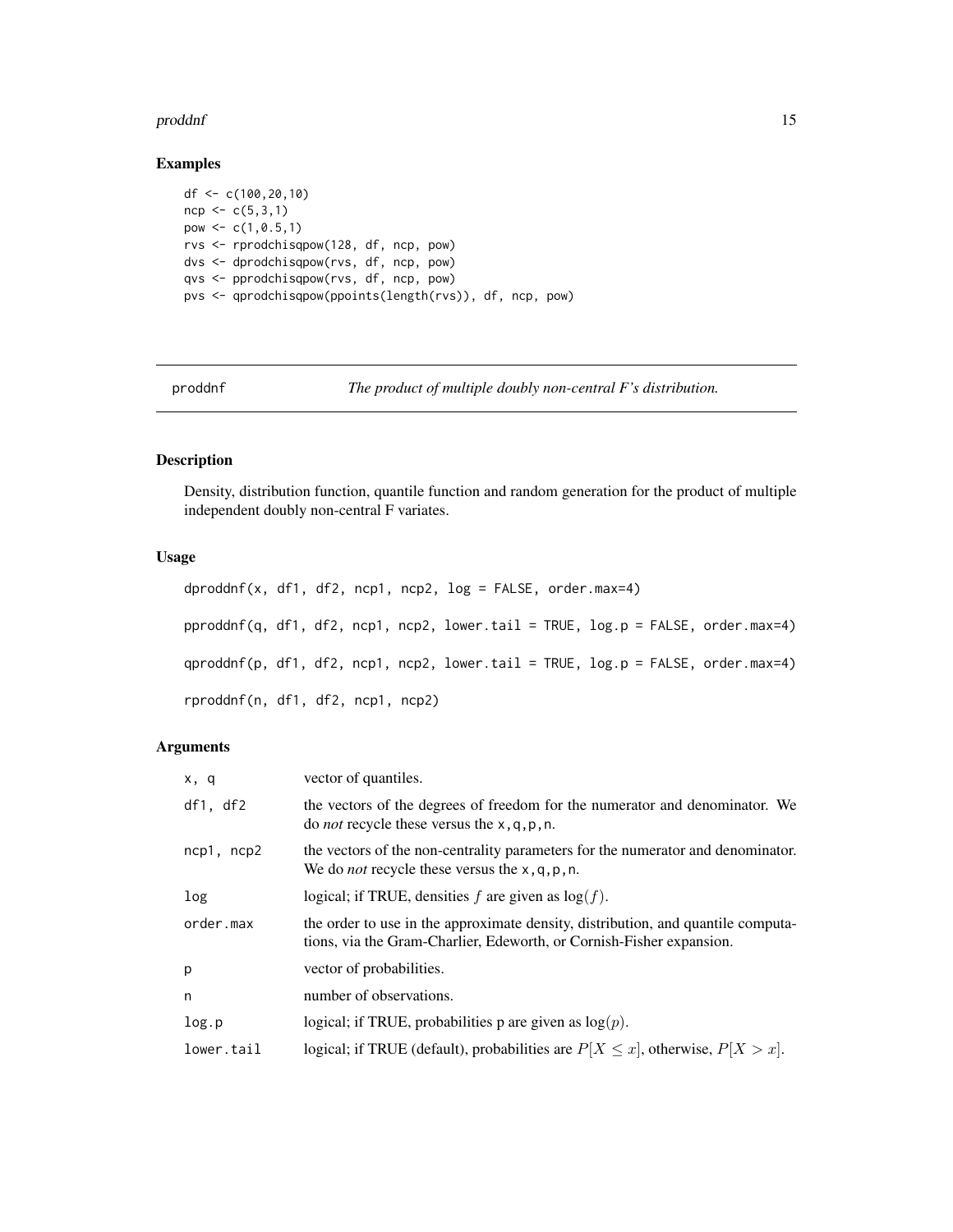<span id="page-15-0"></span>Let

$$
x_j \sim F(\delta_{1,j}, \delta_{2,j}, \nu_{1,j}, \nu_{2,j})
$$

be independent doubly non-central F variates with non-centrality parameters  $\delta_{i,j}$  and degrees of freedom  $\nu_{i,j}$  for  $i = 1, 2, \dots, I$  and  $j = 1, 2$ . Then

$$
Y=\prod_j x_j
$$

takes a product of doubly non-central F's distribution. We take the parameters of this distribution as the four I length vectors of the two degrees of freedom and the two non-centrality parameters.

## Value

dproddnf gives the density, pproddnf gives the distribution function, qproddnf gives the quantile function, and rproddnf generates random deviates.

Invalid arguments will result in return value NaN with a warning.

#### Note

The PDF, CDF, and quantile function are approximated, via the Edgeworth or Cornish Fisher approximations, which may not be terribly accurate in the tails of the distribution. You are warned.

The distribution parameters are *not* recycled with respect to the x, p, q or n parameters, for, respectively, the density, distribution, quantile and generation functions. This is for simplicity of implementation and performance. It is, however, in contrast to the usual R idiom for dpqr functions.

The PDQ functions are computed by translation of the sum of log chi-squares distribution functions.

#### Author(s)

Steven E. Pav <shabbychef@gmail.com>

#### References

Pav, Steven. Moments of the log non-central chi-square distribution. [http://arxiv.org/abs/](http://arxiv.org/abs/1503.06266) [1503.06266](http://arxiv.org/abs/1503.06266)

## See Also

The sum of log of chi-squares distribution, [dsumlogchisq](#page-22-1), [psumlogchisq](#page-22-1), [qsumlogchisq](#page-22-1), [rsumlogchisq](#page-22-1). (doubly non-central) F distribution functions, [ddnf](#page-5-1), [pdnf](#page-5-1), [qdnf](#page-5-1), [rdnf](#page-5-1).

#### Examples

```
df1 <-c(10, 20, 5)df2 <- c(1000,500,150)
ncp1 < -c(1, 0, 2.5)ncp2 < -c(0,1.5,5)rv <- rproddnf(500, df1=df1,df2=df2,ncp1=ncp1,ncp2=ncp2)
```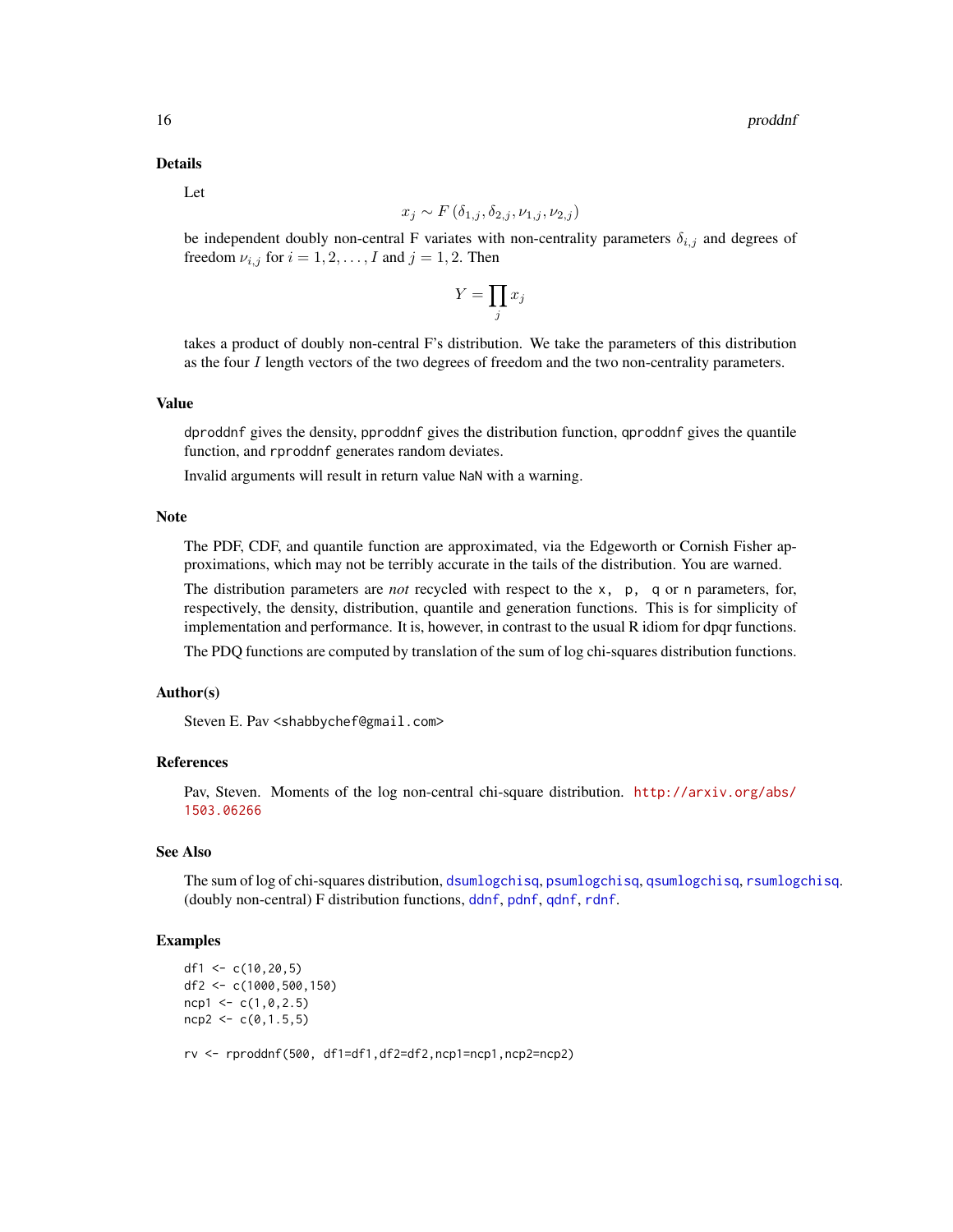## <span id="page-16-0"></span>runExample 17

```
d1 <- dproddnf(rv, df1=df1,df2=df2,ncp1=ncp1,ncp2=ncp2)
## Not run:
plot(rv,d1)
## End(Not run)
p1 <- pproddnf(rv, df1=df1,df2=df2,ncp1=ncp1,ncp2=ncp2)
# should be nearly uniform:
## Not run:
plot(ecdf(p1))
## End(Not run)
q1 <- qproddnf(ppoints(length(rv)), df1=df1,df2=df2,ncp1=ncp1,ncp2=ncp2)
## Not run:
qqplot(x=rv,y=q1)
## End(Not run)
```
runExample *Run Shiny Application*

## Description

Runs a shiny application which draws from the given distributions, then illustrates the fidelity of the density, CDF, and quantile functions.

## Usage

```
runExample(port=NULL,launch.browser=TRUE,
host=getOption('shiny.host','127.0.0.1'),display.mode='auto')
```

| port         | The TCP port that the application should listen on. If the port is not specified,<br>and the shiny. port option is set (with options (shiny. port $=$ XX)), then that<br>port will be used. Otherwise, use a random port.                                                                                                                                                  |
|--------------|----------------------------------------------------------------------------------------------------------------------------------------------------------------------------------------------------------------------------------------------------------------------------------------------------------------------------------------------------------------------------|
|              | launch browser If true, the system's default web browser will be launched automatically after<br>the app is started. Defaults to true in interactive sessions only. This value of this<br>parameter can also be a function to call with the application's URL.                                                                                                             |
| host         | The IPv4 address that the application should listen on. Defaults to the shiny, host<br>option, if set, or "127.0.0.1" if not. See Details.                                                                                                                                                                                                                                 |
| display.mode | The mode in which to display the application. If set to the value "showcase",<br>shows application code and metadata from a DESCRIPTION file in the application<br>directory alongside the application. If set to "normal", displays the application<br>normally. Defaults to "auto", which displays the application in the mode given<br>in its DESCRIPTION file, if any. |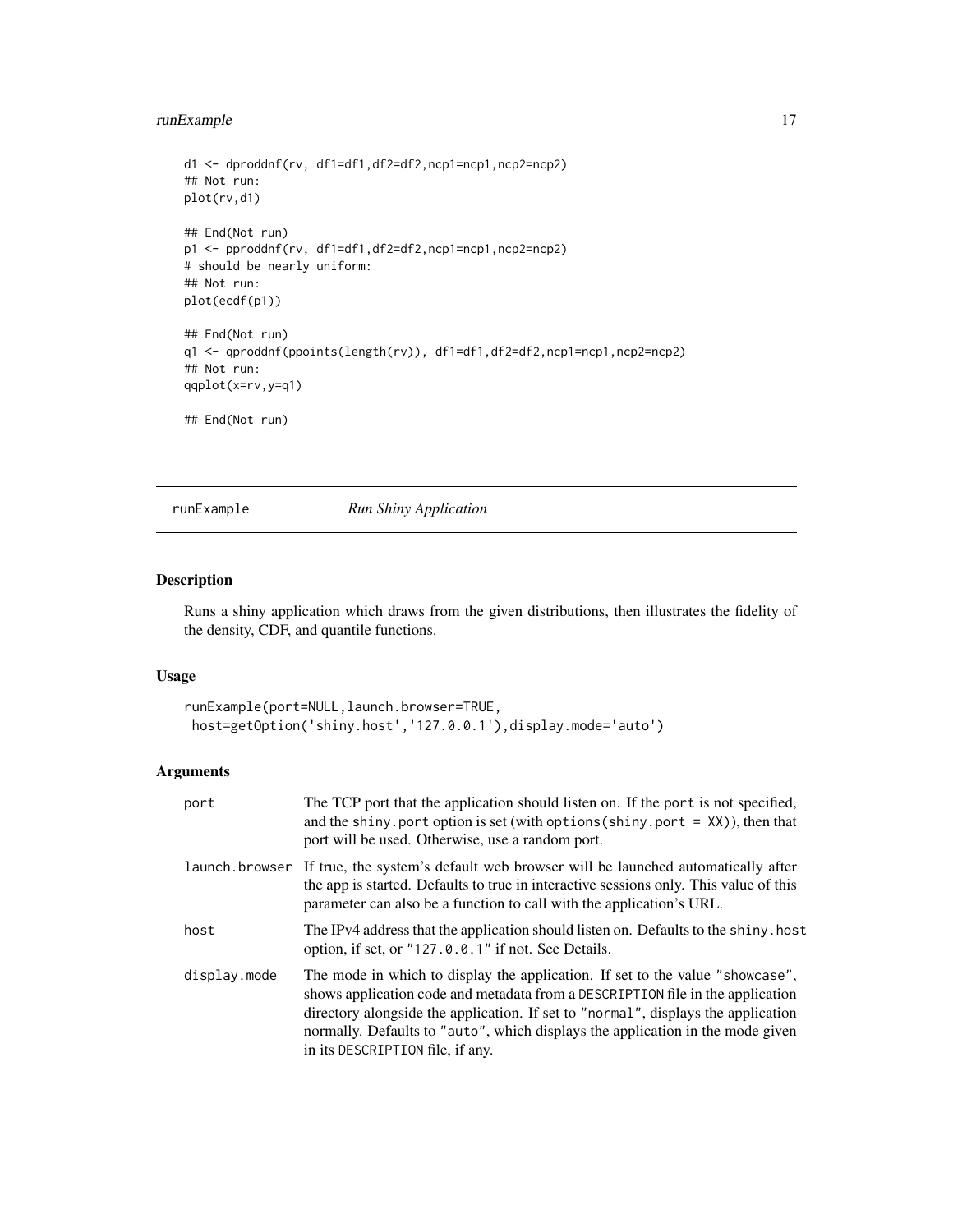<span id="page-17-0"></span>Launches shiny applications, and optionally, your system's web browser. Draws are taken from the random variable, and d-d, q-q, and p-p plots are available.

#### Author(s)

Steven E. Pav <shabbychef@gmail.com>

## References

Attali, D. "Supplementing your R package with a shiny app." [http://deanattali.com/2015/04/](http://deanattali.com/2015/04/21/r-package-shiny-app/) [21/r-package-shiny-app/](http://deanattali.com/2015/04/21/r-package-shiny-app/)

#### Examples

## Not run: runExample(launch.browser=TRUE)

## End(Not run)

sadists *Some Additional Distributions*

#### Description

Some Additional Distributions.

#### Details

A collection of distributions which can be approximated via Edgeworth and Cornish-Fisher expansions

#### Sum of (non-central) chi-square to powers

Let  $X_i \sim \chi^2(\delta_i, \nu_i)$  be independently distributed non-central chi-squares, where  $\nu_i$  are the degrees of freedom, and  $\delta_i$  are the non-centrality parameters. Let  $w_i$  and  $p_i$  be given constants. Suppose

$$
Y = \sum_{i} w_i X_i^{p_i}.
$$

Then Y follows a weighted sum of chi-squares to power distribution. The special case where all the  $p_i$  are one is a 'sum of chi-squares' distribution; The special case where all the  $p_i$  are one half is a 'sum of chis' distribution;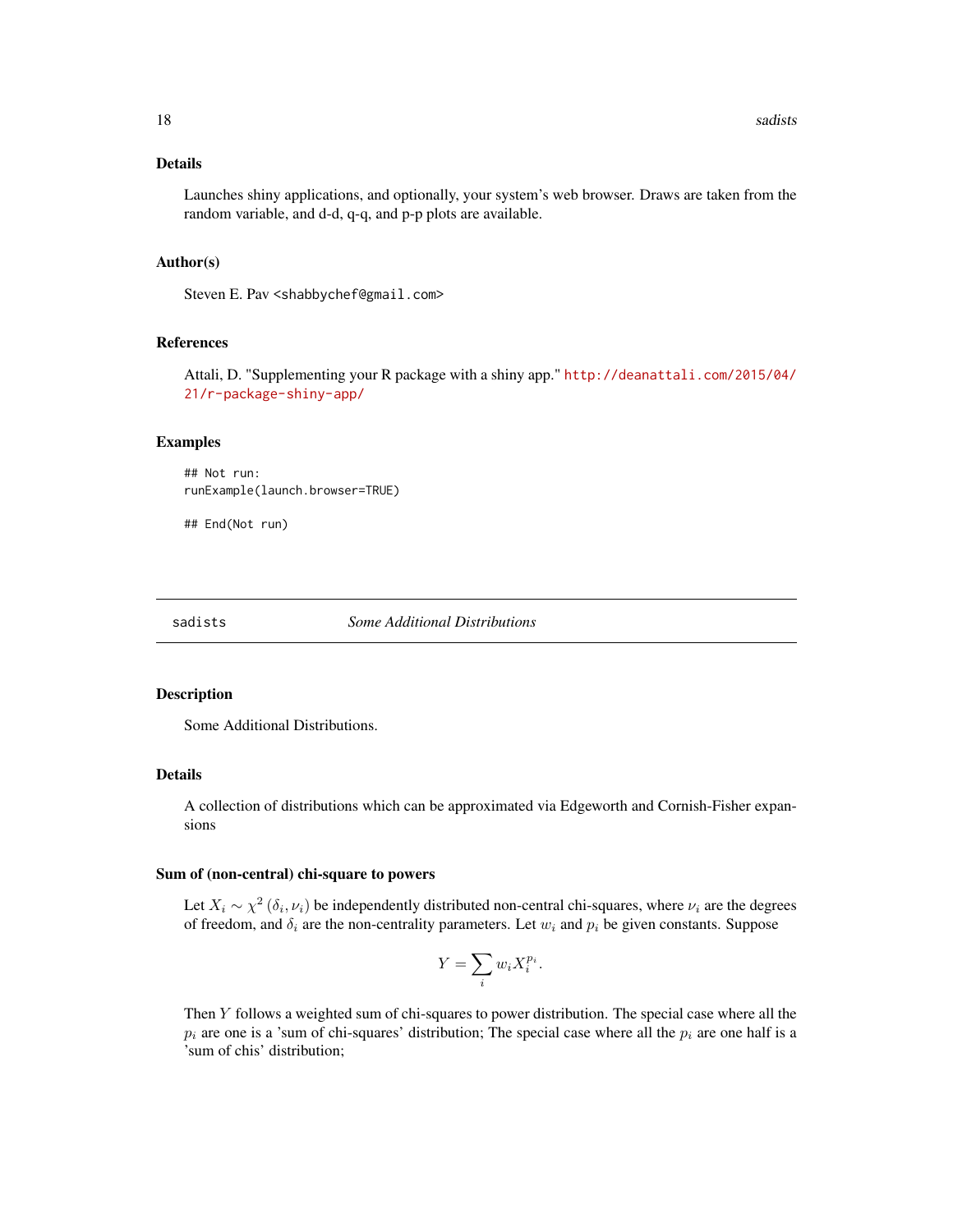#### Lambda Prime

Introduced by Lecoutre, the lambda prime distribution finds use in inference on the Sharpe ratio under normal returns. Suppose  $y \sim \chi^2(\nu)$ , and Z is a standard normal.

$$
T = Z + t\sqrt{y/\nu}
$$

takes a lambda prime distribution with parameters  $\nu, t$ . A lambda prime random variable can be viewed as a confidence variable on a non-central t because

$$
t = \frac{Z' + T}{\sqrt{y/\nu}}
$$

#### Upsilon

The upsilon distribution generalizes the lambda prime to the case of the sum of multiple chi variables. That is, suppose  $y_i \sim \chi^2(\nu_i)$  independently and independently of Z, a standard normal. Then

$$
T = Z + \sum_{i} t_i \sqrt{y_i/\nu_i}
$$

takes an upsilon distribution with parameter vectors  $[\nu_1, \nu_2, \dots, \nu_k]'$ ,  $[t_1, t_2, ..., t_k]'$ .

The upsilon distribution is used in certain tests of the Sharpe ratio for independent observations.

#### K Prime

Introduced by Lecoutre, the K prime family of distributions generalize the (singly) non-central t, and lambda prime distributions. Suppose  $y \sim \chi^2(\nu_1)$ , and  $x \sim t\left(\nu_2, a\sqrt{y/\nu_1}/b\right)$ . Then the random variable

$$
T = bx
$$

takes a K prime distribution with parameters  $\nu_1, \nu_2, a, b$ . In Lecoutre's terminology,  $T \sim K'_{\nu_1, \nu_2}(a, b)$ Equivalently, we can think of

$$
T = \frac{bZ + a\sqrt{\chi_{\nu_1}^2/\nu_1}}{\sqrt{\chi_{\nu_2}^2/\nu_2}}
$$

where  $Z$  is a standard normal, and the normal and the (central) chi-squares are independent of each other. When  $a = 0$  we recover a central t distribution; when  $\nu_1 = \infty$  we recover a rescaled noncentral t distribution; when  $b = 0$ , we get a rescaled square root of a central F distribution; when  $\nu_2 = \infty$ , we recover a Lambda prime distribution.

## Doubly Noncentral t

The doubly noncentral t distribution generalizes the (singly) noncentral t distribution to the case where the numerator is the square root of a scaled noncentral chi-square distribution. That is, if  $X \sim \mathcal{N}(\mu, 1)$  independently of  $Y \sim \chi^2(k, \theta)$ , then the random variable

$$
T = \frac{X}{\sqrt{Y/k}}
$$

takes a doubly non-central t distribution with parameters  $k, \mu, \theta$ .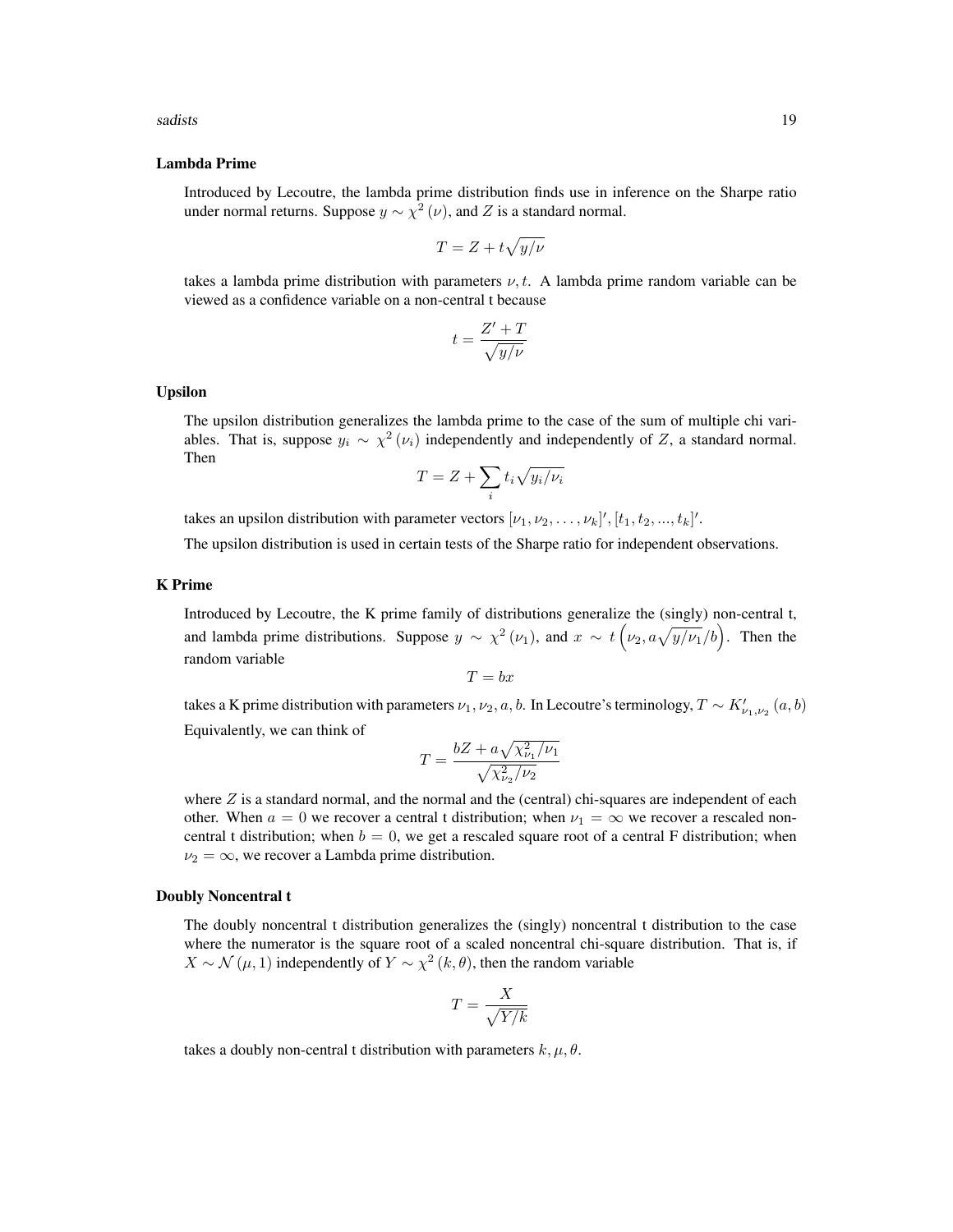#### Doubly Noncentral F

The doubly noncentral F distribution generalizes the (singly) noncentral F distribution to the case where the numerator is a scaled noncentral chi-square distribution. That is, if  $X \sim \chi^2(n_1, \theta_1)$ independently of  $Y \sim \chi^2(n_2, \theta_2)$ , then the random variable

$$
T = \frac{X/n_1}{Y/n_2}
$$

takes a doubly non-central F distribution with parameters  $n_1, n_2, \theta_1, \theta_2$ .

#### Parameter recycling

It should be noted that the functions provided by sadists do *not* recycle their distribution parameters against the  $x$ ,  $p$ , q or n parameters. This is in contrast to the common R idiom, and may cause some confusion. This is mostly for reasons of performance, but also because some of the distributions have vector-valued parameters; recycling over these would require the user to provide *lists* of parameters, which would be unpleasant.

#### Legal Mumbo Jumbo

sadists is distributed in the hope that it will be useful, but WITHOUT ANY WARRANTY; without even the implied warranty of MERCHANTABILITY or FITNESS FOR A PARTICULAR PUR-POSE. See the GNU Lesser General Public License for more details.

#### Note

This package is maintained as a hobby.

## Author(s)

Steven E. Pav <shabbychef@gmail.com>

#### References

Paolella, Marc. Intermediate Probability: A Computational Approach. Wiley, 2007. [http://www.](http://www.wiley.com/WileyCDA/WileyTitle/productCd-0470026375.html) [wiley.com/WileyCDA/WileyTitle/productCd-0470026375.html](http://www.wiley.com/WileyCDA/WileyTitle/productCd-0470026375.html)

Lecoutre, Bruno. "Two Useful distributions for Bayesian predictive procedures under normal models." Journal of Statistical Planning and Inference 79, no. 1 (1999): 93-105.

Poitevineau, Jacques, and Lecoutre, Bruno. "Implementing Bayesian predictive procedures: The K-prime and K-square distributions." Computational Statistics and Data Analysis 54, no. 3 (2010): 724-731. <http://arxiv.org/abs/1003.4890v1>

Walck, C. "HAndbook on Statistical Distributions for experimentalists." 1996. [http://www.stat.](http://www.stat.rice.edu/~dobelman/textfiles/DistributionsHandbook.pdf) [rice.edu/~dobelman/textfiles/DistributionsHandbook.pdf](http://www.stat.rice.edu/~dobelman/textfiles/DistributionsHandbook.pdf)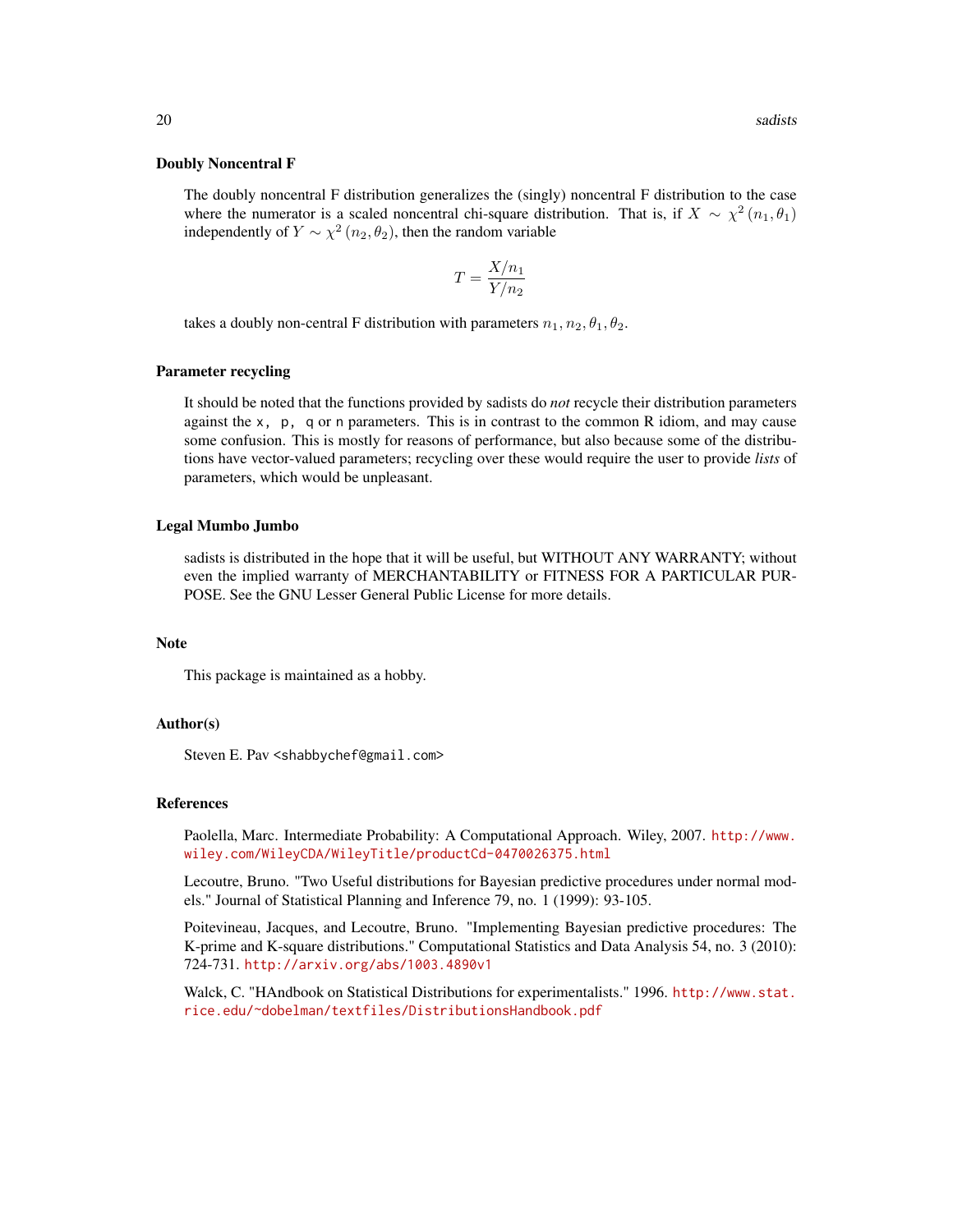<span id="page-20-0"></span>

## **Description**

History of the 'sadists' package.

## Version 0.2.2 (2015-08-25)

• work around bad rchisq when  $df = 0 = ncp$ 

#### Version 0.2.1 (2015-06-12)

• shiny app (h/t Dean Attali).

#### Version 0.2.0 (2015-04-01)

- add doubly non-central Beta and Eta distributions.
- add (sum of) log chi-square distribution.
- have products of chi-square depend on transform of this distribution.

#### Initial Version 0.1.0 (2015-03-07)

• first CRAN release.

sumchisqpow *The sum of (non-central) chi-squares raised to powers distribution.*

## <span id="page-20-1"></span>Description

Density, distribution function, quantile function and random generation for the distribution of the weighted sum of non-central chi-squares taken to powers.

#### Usage

 $d$ sumchisqpow(x, wts, df, ncp=0, pow=1,  $log =$  FALSE, order.max=6) psumchisqpow(q, wts, df, ncp=0, pow=1, lower.tail = TRUE, log.p = FALSE, order.max=6) qsumchisqpow(p, wts, df, ncp=0, pow=1, lower.tail = TRUE, log.p = FALSE, order.max=6) rsumchisqpow(n, wts, df, ncp=0, pow=1)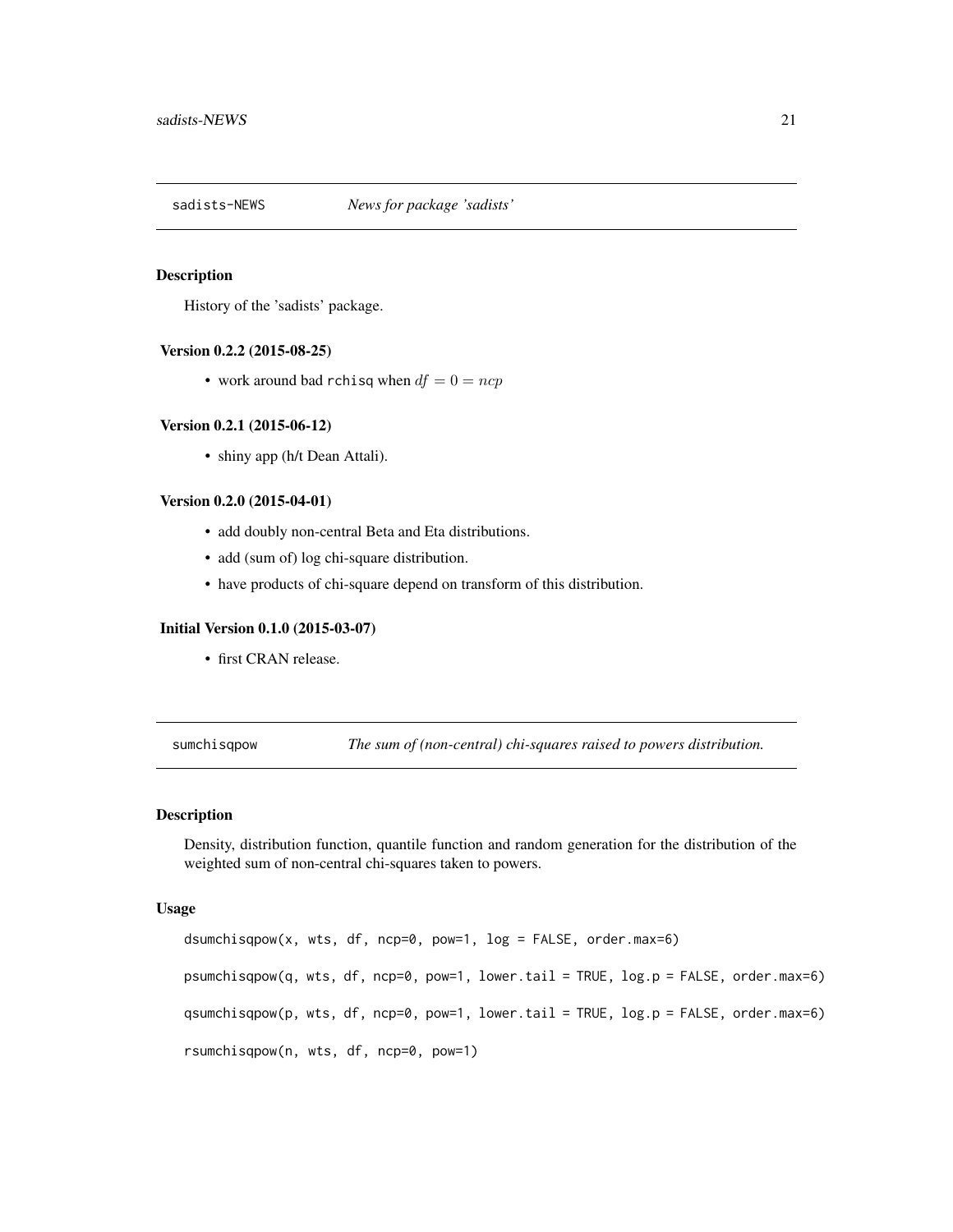#### Arguments

| x, q       | vector of quantiles.                                                                                                                                     |
|------------|----------------------------------------------------------------------------------------------------------------------------------------------------------|
| wts        | the vector of weights. This is recycled against the df, ncp, pow, but not against<br>the $x, q, p, n$ .                                                  |
| df         | the vector of degrees of freedom. This is recycled against the wts, ncp, pow,<br>but not against the $x$ , q, p, n.                                      |
| ncp        | the vector of non-centrality parameters. This is recycled against the wts, df, pow,<br>but not against the $x$ , q, p, n.                                |
| pow        | the vector of the power parameters. This is recycled against the wts, df, ncp,<br>but not against the $x$ , q, p, n.                                     |
| log        | logical; if TRUE, densities f are given as $log(f)$ .                                                                                                    |
| order.max  | the order to use in the approximate density, distribution, and quantile computa-<br>tions, via the Gram-Charlier, Edeworth, or Cornish-Fisher expansion. |
| p          | vector of probabilities.                                                                                                                                 |
| n          | number of observations.                                                                                                                                  |
| log.p      | logical; if TRUE, probabilities p are given as $log(p)$ .                                                                                                |
| lower.tail | logical; if TRUE (default), probabilities are $P[X \le x]$ , otherwise, $P[X > x]$ .                                                                     |

## Details

Let  $X_i \sim \chi^2(\delta_i, \nu_i)$  be independently distributed non-central chi-squares, where  $\nu_i$  are the degrees of freedom, and  $\delta_i$  are the non-centrality parameters. Let  $w_i$  and  $p_i$  be given constants. Suppose

$$
Y = \sum_{i} w_i X_i^{p_i}.
$$

Then Y follows a weighted sum of chi-squares to power distribution.

## Value

dsumchisqpow gives the density, psumchisqpow gives the distribution function, qsumchisqpow gives the quantile function, and rsumchisqpow generates random deviates.

Invalid arguments will result in return value NaN with a warning.

## Note

The PDF, CDF, and quantile function are approximated, via the Edgeworth or Cornish Fisher approximations, which may not be terribly accurate in the tails of the distribution. You are warned.

The distribution parameters are *not* recycled with respect to the x, p, q or n parameters, for, respectively, the density, distribution, quantile and generation functions. This is for simplicity of implementation and performance. It is, however, in contrast to the usual R idiom for dpqr functions.

The 'sum of chisquare power' distribution does *not* generalize the 'chi-bar-square' distribution, whose *density* is the sum of chi-square densities.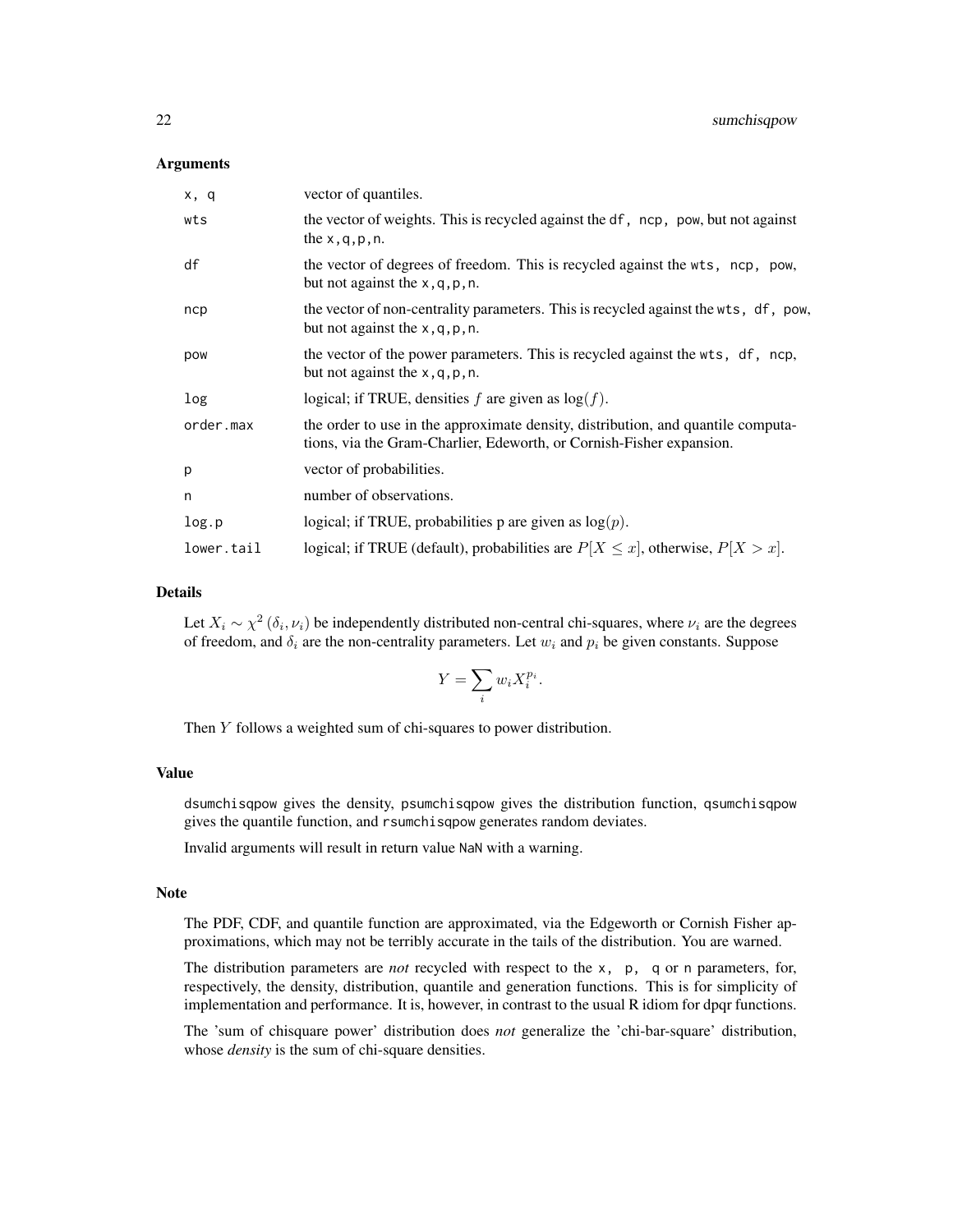## <span id="page-22-0"></span>sumlogchisq 23

## Author(s)

Steven E. Pav <shabbychef@gmail.com>

## See Also

The upsilon distribution, dupsilon, pupsilon, qupsilon, rupsilon.

## Examples

```
wts < -c(1, -3, 4)df <- c(100,20,10)
ncp < -c(5,3,1)pow \leq c(1, 0.5, 1)rvs <- rsumchisqpow(128, wts, df, ncp, pow)
dvs <- dsumchisqpow(rvs, wts, df, ncp, pow)
qvs <- psumchisqpow(rvs, wts, df, ncp, pow)
pvs <- qsumchisqpow(ppoints(length(rvs)), wts, df, ncp, pow)
```
sumlogchisq *The sum of the logs of (non-central) chi-squares distribution.*

#### <span id="page-22-1"></span>Description

Density, distribution function, quantile function and random generation for the distribution of the weighted sum of logs of non-central chi-squares.

#### Usage

```
dsumlogchisq(x, wts, df, ncp=0, log = FALSE, order.max=6)
psumlogchisq(q, wts, df, ncp=0, lower.tail = TRUE, log.p = FALSE, order.max=6)
qsumlogchisq(p, wts, df, ncp=0, lower.tail = TRUE, log.p = FALSE, order.max=6)
rsumlogchisq(n, wts, df, ncp=0)
```

| x, q | vector of quantiles.                                                                                                 |
|------|----------------------------------------------------------------------------------------------------------------------|
| wts  | the vector of weights. This is recycled against the df, ncp, but not against the<br>x, q, p, n.                      |
| df   | the vector of degrees of freedom. This is recycled against the wts, ncp, but not<br>against the $x, q, p, n$ .       |
| ncp  | the vector of non-centrality parameters. This is recycled against the wts, df,<br>but not against the $x, q, p, n$ . |
| log  | logical; if TRUE, densities $f$ are given as $log(f)$ .                                                              |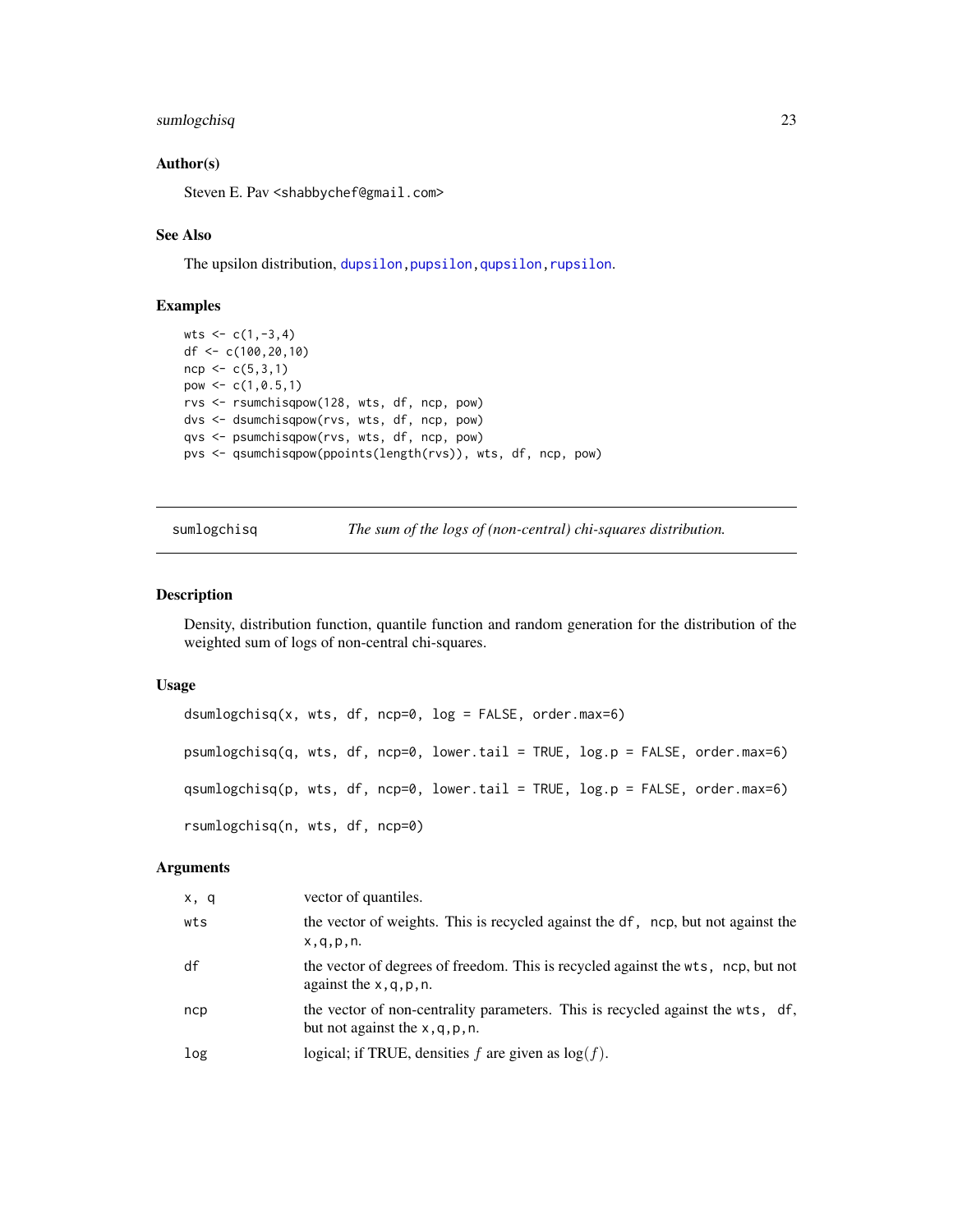<span id="page-23-0"></span>

| order.max  | the order to use in the approximate density, distribution, and quantile computa-<br>tions, via the Gram-Charlier, Edeworth, or Cornish-Fisher expansion. |
|------------|----------------------------------------------------------------------------------------------------------------------------------------------------------|
| р          | vector of probabilities.                                                                                                                                 |
| n          | number of observations.                                                                                                                                  |
| log.p      | logical; if TRUE, probabilities p are given as $log(p)$ .                                                                                                |
| lower.tail | logical; if TRUE (default), probabilities are $P[X \le x]$ , otherwise, $P[X > x]$ .                                                                     |

Let  $X_i \sim \chi^2(\delta_i, \nu_i)$  be independently distributed non-central chi-squares, where  $\nu_i$  are the degrees of freedom, and  $\delta_i$  are the non-centrality parameters. Let  $w_i$  be given constants. Suppose

$$
Y = \sum_{i} w_i \log X_i.
$$

Then Y follows a weighted sum of log of chi-squares distribution.

## Value

dsumlogchisq gives the density, psumlogchisq gives the distribution function, qsumlogchisq gives the quantile function, and rsumlogchisq generates random deviates.

Invalid arguments will result in return value NaN with a warning.

## Note

The PDF, CDF, and quantile function are approximated, via the Edgeworth or Cornish Fisher approximations, which may not be terribly accurate in the tails of the distribution. You are warned.

The distribution parameters are *not* recycled with respect to the x, p, q or n parameters, for, respectively, the density, distribution, quantile and generation functions. This is for simplicity of implementation and performance. It is, however, in contrast to the usual R idiom for dpqr functions.

#### Author(s)

Steven E. Pav <shabbychef@gmail.com>

## References

Pav, Steven. Moments of the log non-central chi-square distribution. [http://arxiv.org/abs/](http://arxiv.org/abs/1503.06266) [1503.06266](http://arxiv.org/abs/1503.06266)

## See Also

The product of chi-squares to a power, [dprodchisqpow](#page-12-1), [pprodchisqpow](#page-12-1), [qprodchisqpow](#page-12-1), [rprodchisqpow](#page-12-1).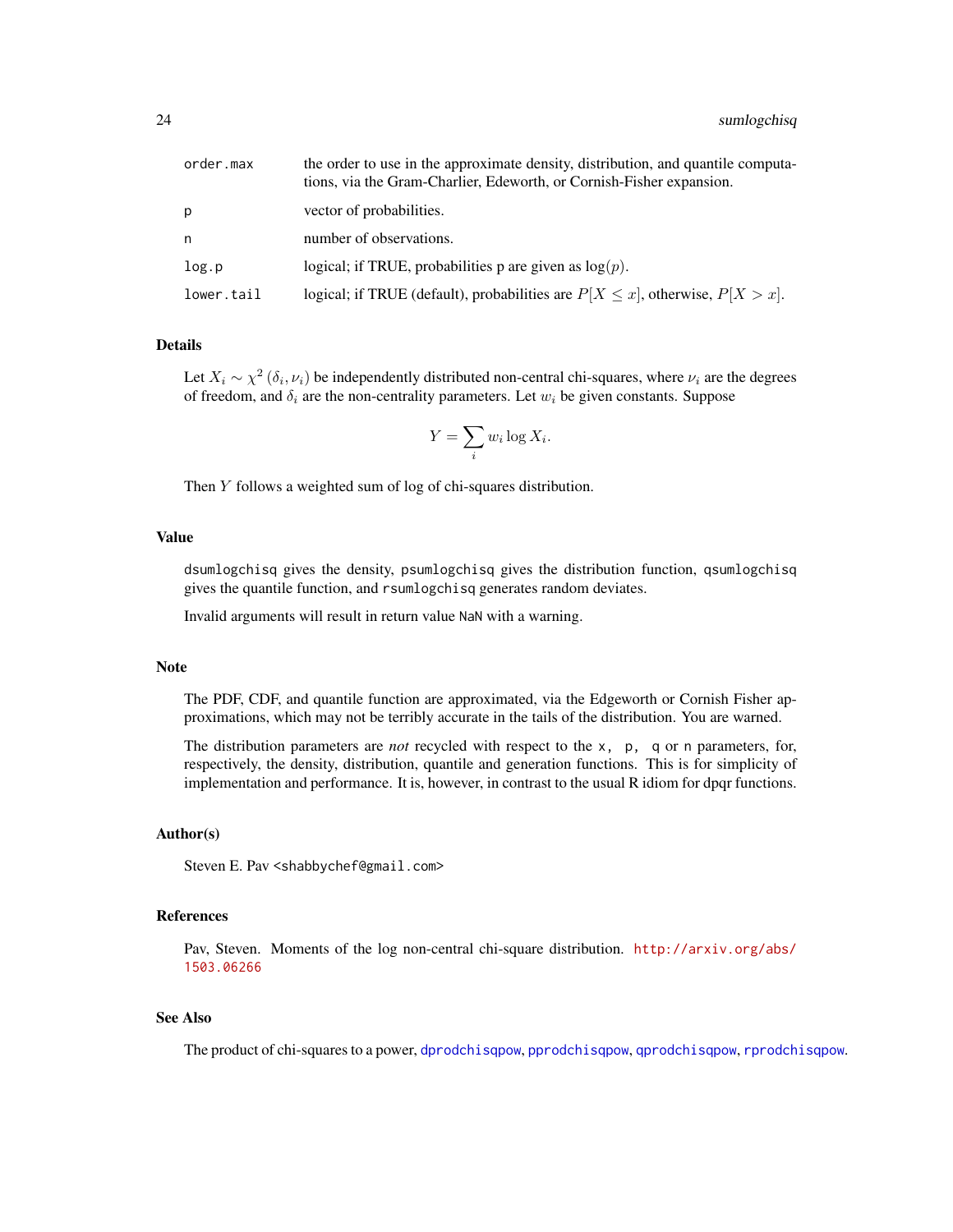#### <span id="page-24-0"></span>upsilon 25

## Examples

```
wts < -c(1,-3,4)df <- c(100,20,10)
ncp < -c(5,3,1)rvs <- rsumlogchisq(128, wts, df, ncp)
dvs <- dsumlogchisq(rvs, wts, df, ncp)
qvs <- psumlogchisq(rvs, wts, df, ncp)
pvs <- qsumlogchisq(ppoints(length(rvs)), wts, df, ncp)
```
upsilon *The upsilon distribution.*

## <span id="page-24-1"></span>Description

Density, distribution function, quantile function and random generation for the upsilon distribution.

## Usage

```
dupsilon(x, df, t, log = FALSE, order.max=6)
pupsilon(q, df, t, lower.tail = TRUE, log.p = FALSE, order.max=6)
qupsilon(p, df, t, lower.tail = TRUE, log.p = FALSE, order.max=6)
rupsilon(n, df, t)
```

| x, q       | vector of quantiles.                                                                                                                                     |
|------------|----------------------------------------------------------------------------------------------------------------------------------------------------------|
| df         | the degrees of freedom in the chi square. a vector, we do <i>not</i> vectorize over this<br>variable.                                                    |
| t          | the scaling parameter on the chi. a vector, should be the same length as df. we<br>do <i>not</i> vectorize over this variable.                           |
| log        | logical; if TRUE, densities f are given as $log(f)$ .                                                                                                    |
| order.max  | the order to use in the approximate density, distribution, and quantile computa-<br>tions, via the Gram-Charlier, Edeworth, or Cornish-Fisher expansion. |
| p          | vector of probabilities.                                                                                                                                 |
| n          | number of observations.                                                                                                                                  |
| log.p      | logical; if TRUE, probabilities p are given as $log(p)$ .                                                                                                |
| lower.tail | logical; if TRUE (default), probabilities are $P[X \le x]$ , otherwise, $P[X > x]$ .                                                                     |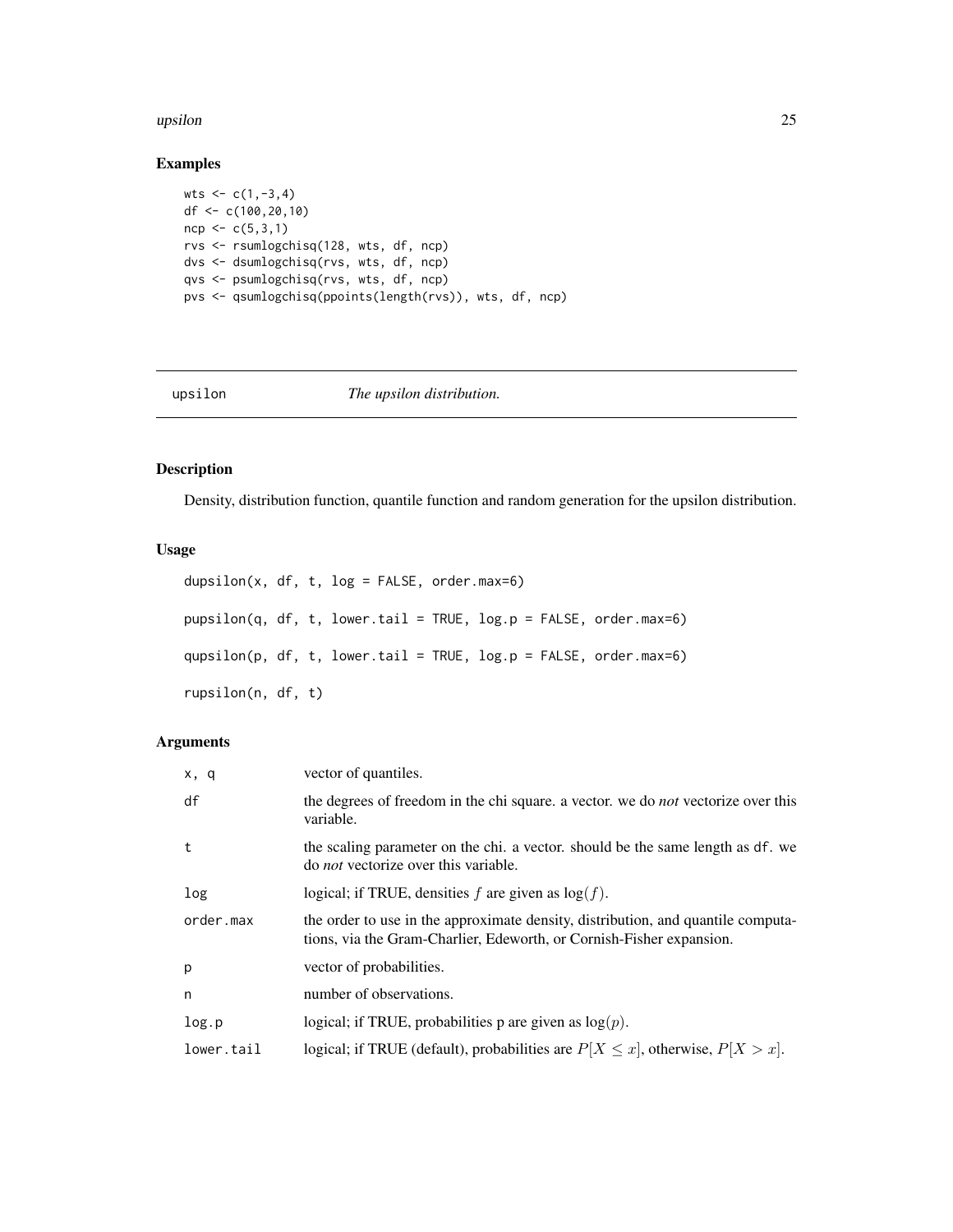<span id="page-25-0"></span>Suppose  $x_i \sim \chi^2(\nu_i)$  independently and independently of Z, a standard normal. Then

$$
\Upsilon = Z + \sum_i t_i \sqrt{x_i/\nu_i}
$$

takes an upsilon distribution with parameter vectors  $[\nu_1, \nu_2, \ldots, \nu_k]'$ ,  $[t_1, t_2, \ldots, t_k]'$ .

The upsilon distribution is used in certain tests of the Sharpe ratio for independent observations, and generalizes the lambda prime distribution, which can be written as  $Z + t\sqrt{x/\nu}$ .

## Value

dupsilon gives the density, pupsilon gives the distribution function, qupsilon gives the quantile function, and rupsilon generates random deviates.

Invalid arguments will result in return value NaN with a warning.

## Note

the PDF and CDF are approximated by an Edgeworth expansion; the quantile function is approximated by a Cornish-Fisher expansion.

The PDF, CDF, and quantile function are approximated, via the Edgeworth or Cornish Fisher approximations, which may not be terribly accurate in the tails of the distribution. You are warned.

The distribution parameters are *not* recycled with respect to the x, p, q or n parameters, for, respectively, the density, distribution, quantile and generation functions. This is for simplicity of implementation and performance. It is, however, in contrast to the usual R idiom for dpqr functions.

## Author(s)

Steven E. Pav <shabbychef@gmail.com>

#### References

Lecoutre, Bruno. "Another look at confidence intervals for the noncentral t distribution." Journal of Modern Applied Statistical Methods 6, no. 1 (2007): 107–116. [http://www.univ-rouen.fr/](http://www.univ-rouen.fr/LMRS/Persopage/Lecoutre/telechargements/Lecoutre_Another_look-JMSAM2007_6(1).pdf) [LMRS/Persopage/Lecoutre/telechargements/Lecoutre\\_Another\\_look-JMSAM2007\\_6\(1\).pdf](http://www.univ-rouen.fr/LMRS/Persopage/Lecoutre/telechargements/Lecoutre_Another_look-JMSAM2007_6(1).pdf)

Lecoutre, Bruno. "Two useful distributions for Bayesian predictive procedures under normal models." Journal of Statistical Planning and Inference 79 (1999): 93–105.

Pav, Steven. "Inference on the Sharpe ratio via the upsilon distribution.' Arxiv (2015). [http:](http://arxiv.org/abs/1505.00829) [//arxiv.org/abs/1505.00829](http://arxiv.org/abs/1505.00829)

## See Also

lambda-prime distribution functions, [dlambdap,](#page-10-1) [plambdap,](#page-10-1) [qlambdap,](#page-10-1) [rlambdap](#page-10-1). Sum of chisquares to power distribution functions, [dsumchisqpow,](#page-20-1) [psumchisqpow,](#page-20-1) [qsumchisqpow,](#page-20-1) [rsumchisqpow](#page-20-1).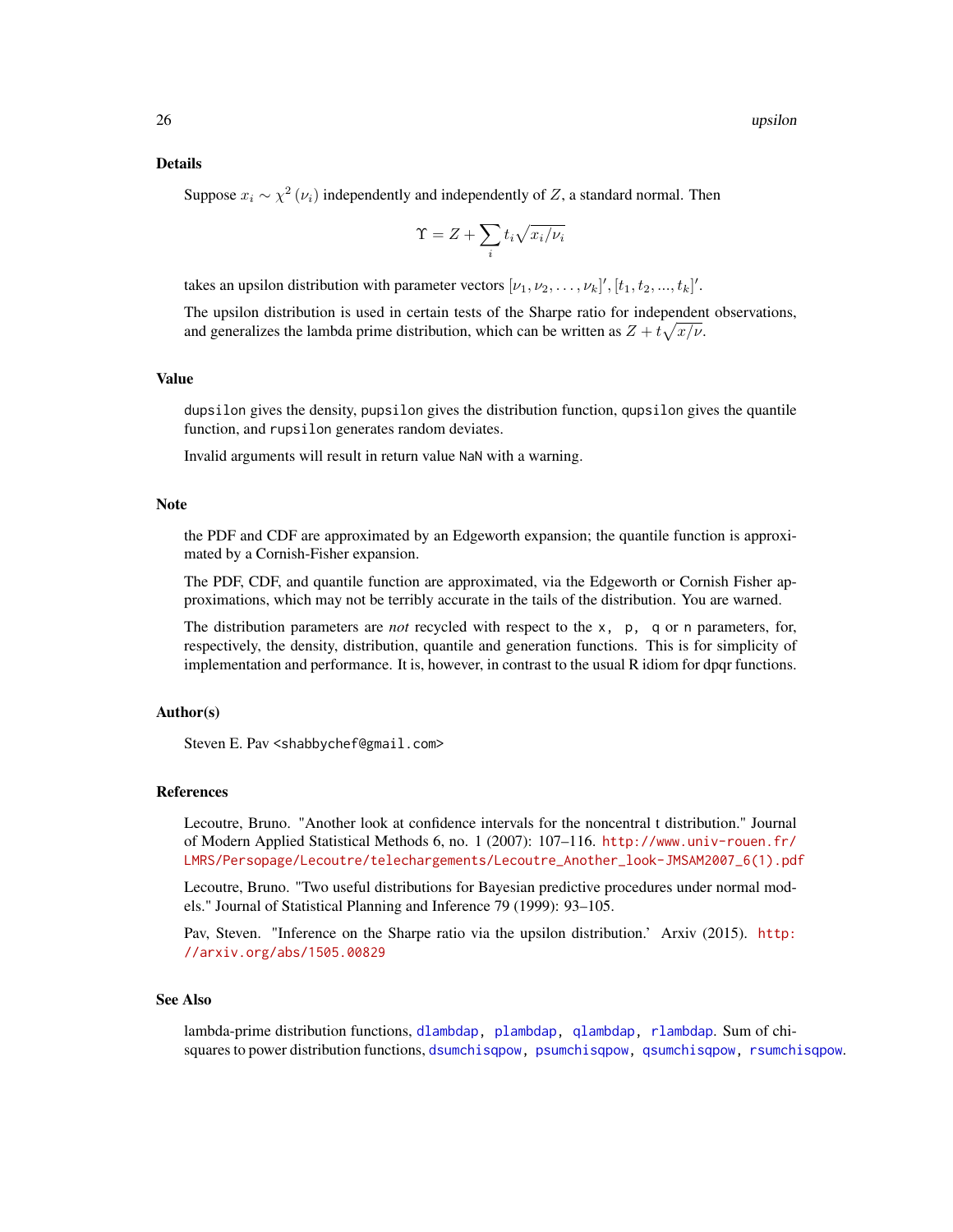#### upsilon 27

## Examples

```
mydf <- c(100,30,50)
myt < -c(-1,3,5)rv <- rupsilon(500, df=mydf, t=myt)
d1 <- dupsilon(rv, df=mydf, t=myt)
## Not run:
plot(rv,d1)
## End(Not run)
p1 <- pupsilon(rv, df=mydf, t=myt)
# should be nearly uniform:
## Not run:
plot(ecdf(p1))
## End(Not run)
q1 <- qupsilon(ppoints(length(rv)),df=mydf,t=myt)
## Not run:
qqplot(x=rv,y=q1)
## End(Not run)
## Not run:
require(SharpeR)
ope <- 252
n.sim <- 500
n.term <- 3
set.seed(234234)
pp <- replicate(n.sim,{
 # these are population parameters
 a <- rnorm(n.term)
 psi <- 6 * rnorm(length(a)) / sqrt(ope)
  b \leq sum(a * psi)df \leftarrow 100 + ceiling(200 * runif(length(psi)))
  comm <- 1 / sqrt(sum(a^2 / df))
  cdf \leftarrow df - 1# now independent draws from the SR distribution:
  x <- rsr(length(df), df, zeta=psi, ope=1)
  # now compute a p-value under the true null
  pupsilon(comm * b,df=cdf,t=comm*a*x)
  })
# ought to be uniform:
plot(ecdf(pp))
```
## End(Not run)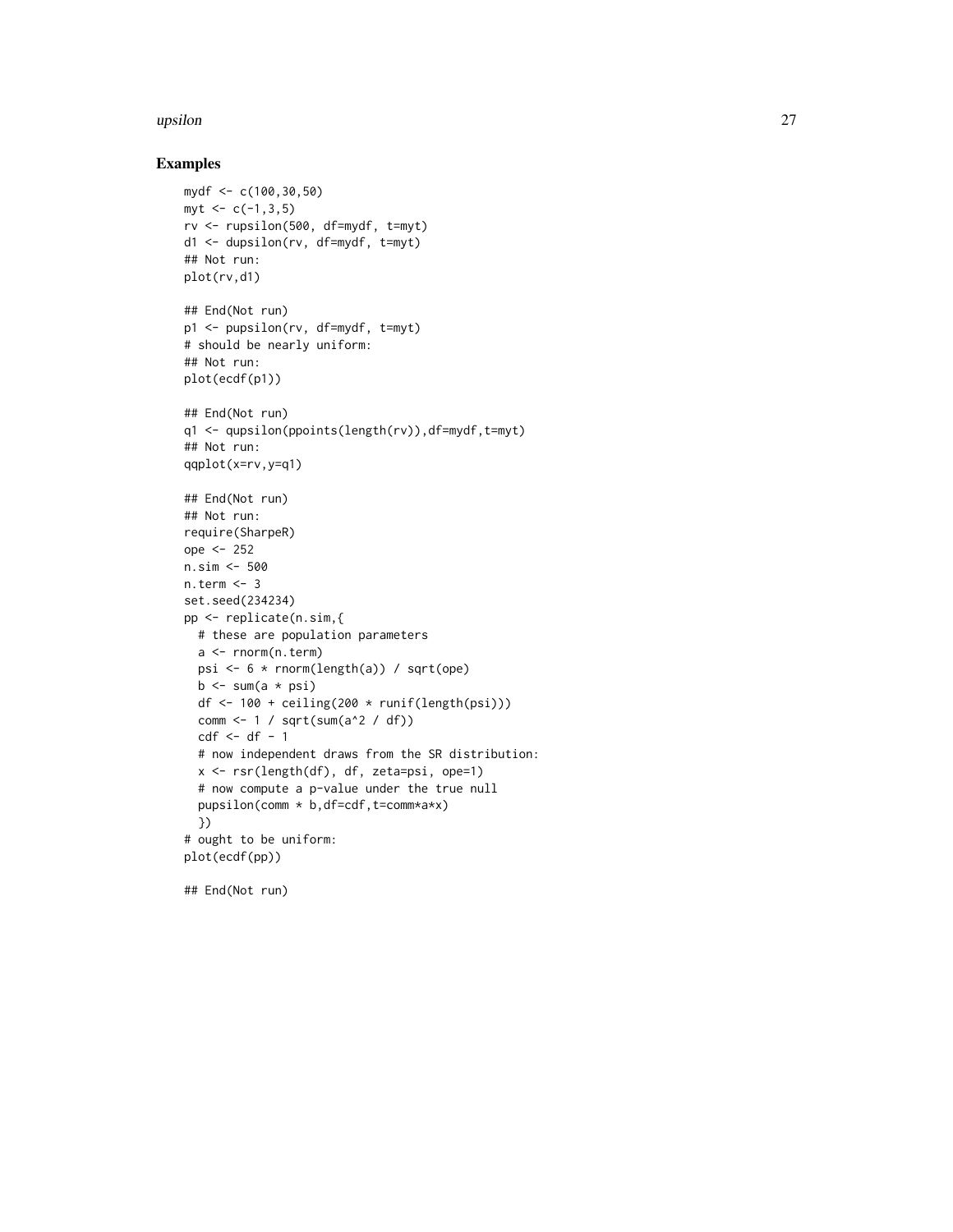# <span id="page-27-0"></span>Index

∗Topic distribution dnbeta, [2](#page-1-0) dneta, [4](#page-3-0) dnf, [6](#page-5-0) dnt, [7](#page-6-0) kprime, [9](#page-8-0) lambdap, [11](#page-10-0) prodchisqpow, [13](#page-12-0) proddnf, [15](#page-14-0) sumchisqpow, [21](#page-20-0) sumlogchisq, [23](#page-22-0) upsilon, [25](#page-24-0) ∗Topic package sadists, [18](#page-17-0) ddnbeta, *[5](#page-4-0)* ddnbeta *(*dnbeta*)*, [2](#page-1-0) ddneta *(*dneta*)*, [4](#page-3-0) ddnf, *[3](#page-2-0)*, *[16](#page-15-0)* ddnf *(*dnf*)*, [6](#page-5-0) ddnt, *[5](#page-4-0)* ddnt *(*dnt*)*, [7](#page-6-0) df, *[7](#page-6-0)* dkprime, *[13](#page-12-0)* dkprime *(*kprime*)*, [9](#page-8-0) dlambdap, *[11](#page-10-0)*, *[26](#page-25-0)* dlambdap *(*lambdap*)*, [11](#page-10-0) dnbeta, [2](#page-1-0) dneta, [4](#page-3-0) dnf, [6](#page-5-0) dnt, [7](#page-6-0) dprodchisqpow, *[24](#page-23-0)* dprodchisqpow *(*prodchisqpow*)*, [13](#page-12-0) dproddnf *(*proddnf*)*, [15](#page-14-0) dsumchisqpow, *[14](#page-13-0)*, *[26](#page-25-0)* dsumchisqpow *(*sumchisqpow*)*, [21](#page-20-0) dsumlogchisq, *[14](#page-13-0)*, *[16](#page-15-0)* dsumlogchisq *(*sumlogchisq*)*, [23](#page-22-0) dt, *[9](#page-8-0)*, *[11](#page-10-0)*, *[13](#page-12-0)* dupsilon, *[13,](#page-12-0) [14](#page-13-0)*, *[23](#page-22-0)*

dupsilon *(*upsilon*)*, [25](#page-24-0) kprime, [9](#page-8-0) lambdap, [11](#page-10-0) pdnbeta, *[5](#page-4-0)* pdnbeta *(*dnbeta*)*, [2](#page-1-0) pdneta *(*dneta*)*, [4](#page-3-0) pdnf, *[3](#page-2-0)*, *[16](#page-15-0)* pdnf *(*dnf*)*, [6](#page-5-0) pdnt, *[5](#page-4-0)* pdnt *(*dnt*)*, [7](#page-6-0) pf, *[7](#page-6-0)* pkprime, *[13](#page-12-0)* pkprime *(*kprime*)*, [9](#page-8-0) plambdap, *[11](#page-10-0)*, *[26](#page-25-0)* plambdap *(*lambdap*)*, [11](#page-10-0) pprodchisqpow, *[24](#page-23-0)* pprodchisqpow *(*prodchisqpow*)*, [13](#page-12-0) pproddnf *(*proddnf*)*, [15](#page-14-0) prodchisqpow, [13](#page-12-0) proddnf, [15](#page-14-0) psumchisqpow, *[14](#page-13-0)*, *[26](#page-25-0)* psumchisqpow *(*sumchisqpow*)*, [21](#page-20-0) psumlogchisq, *[14](#page-13-0)*, *[16](#page-15-0)* psumlogchisq *(*sumlogchisq*)*, [23](#page-22-0) pt, *[9](#page-8-0)*, *[11](#page-10-0)*, *[13](#page-12-0)* pupsilon, *[13,](#page-12-0) [14](#page-13-0)*, *[23](#page-22-0)* pupsilon *(*upsilon*)*, [25](#page-24-0) qdnbeta, *[5](#page-4-0)* qdnbeta *(*dnbeta*)*, [2](#page-1-0)

qdneta *(*dneta*)*, [4](#page-3-0) qdnf, *[3](#page-2-0)*, *[16](#page-15-0)* qdnf *(*dnf*)*, [6](#page-5-0) qdnt, *[5](#page-4-0)* qdnt *(*dnt*)*, [7](#page-6-0) qf, *[7](#page-6-0)* qkprime, *[13](#page-12-0)*